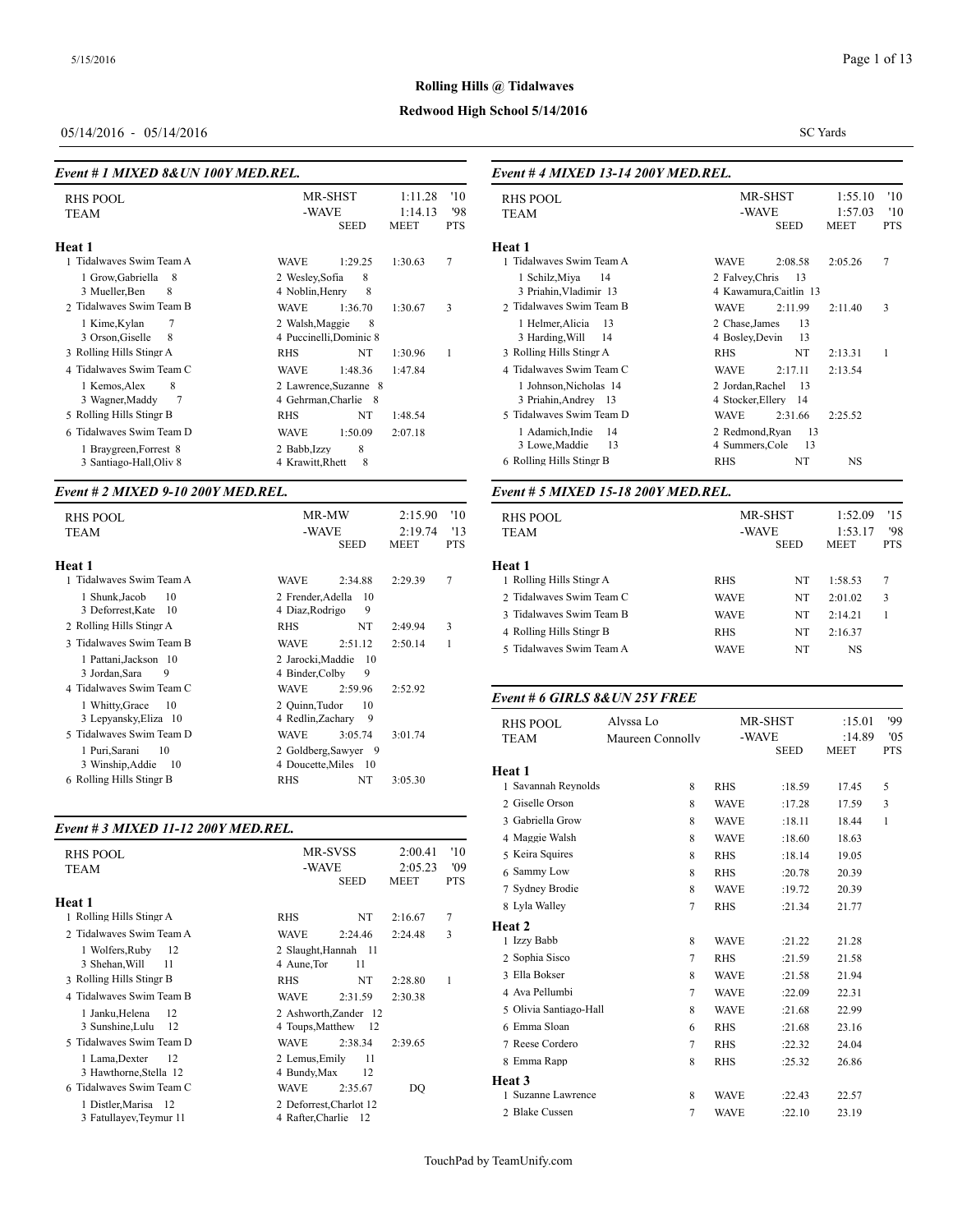**Heat 4**

**Heat 5**

**Heat 6**

**Heat 7**

**Heat 8**

**Heat 9**

# **Rolling Hills @ Tidalwaves**

#### **Redwood High School 5/14/2016**

#### 05/14/2016 - 05/14/2016

| 05/14/2016 - 05/14/2016 |                |             |        |           |                               |                       |        |             |             | <b>SC</b> Yards |            |
|-------------------------|----------------|-------------|--------|-----------|-------------------------------|-----------------------|--------|-------------|-------------|-----------------|------------|
| 3 Bella Hersh           | 8              | <b>WAVE</b> | :23.25 | 23.36     | 6 Caroline Strauss            |                       | $\tau$ | <b>WAVE</b> | :37.08      | <b>NS</b>       |            |
| 4 Maddy Wagner          | $\overline{7}$ | <b>WAVE</b> | :22.72 | 25.04     |                               |                       |        |             |             |                 |            |
| 5 Maggie McCall         | 7              | <b>RHS</b>  | :29.06 | 28.65     | Event # 7 BOYS 8& UN 25Y FREE |                       |        |             |             |                 |            |
| 6 Becca Low             | 6              | <b>RHS</b>  | :29.92 | 30.29     | <b>RHS POOL</b>               | A. Dutton             |        |             | MR-SHST     | :15.06          | '96        |
| 7 Isabella Cockerton    | 6              | <b>RHS</b>  | :30.79 | 31.01     | <b>TEAM</b>                   | Alex Kwan             |        | -WAVE       |             | :14.99          | '96        |
| 8 Taylor McTigue        | 6              | <b>RHS</b>  | :34.60 | 32.17     |                               |                       |        |             | <b>SEED</b> | <b>MEET</b>     | <b>PTS</b> |
| eat 4                   |                |             |        |           | Heat 1                        |                       |        |             |             |                 |            |
| 1 Hazel Guffey          | 7              | <b>WAVE</b> | :23.30 | 22.75     | 1 Henry Noblin                |                       | 8      | <b>WAVE</b> | :19.44      | 19.11           | 5          |
| 2 Natalie Lawlor        | 8              | <b>WAVE</b> | :24.45 | 23.33     | 2 Peyton Egide                |                       | 7      | <b>RHS</b>  | :19.12      | 19.19           | 3          |
| 3 Adriana Silva         | 8              | <b>WAVE</b> | :23.39 | 24.13     | 3 Dominic Puccinelli          |                       | 8      | <b>WAVE</b> | :18.98      | 19.62           | 1          |
| 4 Paige Edelen          | 8              | <b>WAVE</b> | :24.19 | 26.50     | 4 Kylan Kime                  |                       | 7      | <b>WAVE</b> | :21.54      | 21.48           |            |
| 5 Malia Slaught         | 7              | <b>WAVE</b> | :24.39 | 27.39     | 5 Finnegan Malcolm            |                       | 7      | <b>RHS</b>  | :22.32      | 21.66           |            |
| 6 Mari Kawamura         | 6              | <b>WAVE</b> | :24.59 | 28.06     | 6 Rosstin Pouradib            |                       | 7      | <b>RHS</b>  | :22.03      | 21.97           |            |
| 7 Hannah Dorfler        | 7              | <b>RHS</b>  | :35.78 | 31.54     | 7 Charlie Gehrman             |                       | 8      | <b>WAVE</b> | :22.20      | 25.24           |            |
| 8 Lane Miguel           | 5              | <b>RHS</b>  | :34.80 | NS        | 8 Ty Meyer                    |                       | 8      | RHS         | :23.00      | NS              |            |
| eat 5                   |                |             |        |           | Heat 2<br>1 Rhett Krawitt     |                       |        |             |             |                 |            |
| 1 Kate Morgan           | 8              | <b>WAVE</b> | :25.51 | 21.36     |                               |                       | 8      | <b>WAVE</b> | :23.29      | 23.04           |            |
| 2 Talia Schneiter       | 6              | <b>WAVE</b> | :25.44 | 21.77     | 2 Rodrigue Maisonneuve        |                       | 7      | <b>WAVE</b> | :25.75      | 23.71           |            |
| 3 Riley Kimball         | 6              | <b>WAVE</b> | :25.58 | 23.46     | 3 Jack McGovern               |                       | 8      | <b>WAVE</b> | :23.94      | 24.65           |            |
| 4 Eleanor Pullins       | 7              | <b>WAVE</b> | :25.18 | 23.87     | 4 Henry Kelly                 |                       | 8      | <b>WAVE</b> | :24.91      | 25.23           |            |
| 5 Amelie Jarocki        | 7              | <b>WAVE</b> | :24.71 | 24.64     | 5 Fabian Gonzalez             |                       | 7      | <b>RHS</b>  | :27.50      | 25.87           |            |
| 6 Zoe Wells             | 8              | <b>WAVE</b> | :24.91 | 25.67     | 6 Jack Sloan                  |                       | 8      | RHS         | :32.83      | 34.86           |            |
| 7 Grace Gehrman         | 8              | <b>WAVE</b> | :25.09 | 28.44     | 7 Walker Egide                |                       | 4      | RHS         | :35.47      | 36.58           |            |
| 8 Siena Ledesma         | $\overline{7}$ | <b>WAVE</b> | :25.69 | 28.96     | 8 Kousuke Kusakabe            |                       | 7      | <b>RHS</b>  | :46.37      | <b>NS</b>       |            |
| eat 6                   |                |             |        |           | Heat 3                        |                       |        |             |             |                 |            |
| 1 Annalise Horn         | 7              | <b>WAVE</b> | :27.24 | 25.42     | 1 Luke Esslinger              |                       | 8      | <b>WAVE</b> | :26.40      | 24.90           |            |
| 2 Hannah Hirschbein     | $\overline{7}$ | <b>WAVE</b> | :26.84 | 26.51     | 2 Sean O'Driscoll             |                       | 7      | <b>WAVE</b> | :27.06      | 26.42           |            |
| 3 Elizabeth Foster      | 7              | <b>WAVE</b> | :26.91 | 27.26     | 3 Julian Roth                 |                       | 7      | <b>WAVE</b> | :27.61      | 27.27           |            |
| 4 Taylor Fahy           | 5              | <b>WAVE</b> | :26.98 | 27.69     | 4 Sam Holst                   |                       | 8      | <b>WAVE</b> | :26.64      | 29.66           |            |
| 5 Quinn Maturo          | 6              | <b>WAVE</b> | :26.18 | 28.09     | 5 Tobin Rivera                |                       | 8      | <b>WAVE</b> | :29.82      | 31.97           |            |
| 6 Aleen Asfour          | 8              | <b>WAVE</b> | :25.99 | 28.27     | 6 Benjamin Breiner            |                       | 7      | <b>WAVE</b> | :27.32      | NS              |            |
| 7 Merritt Sellers       | 8              | <b>WAVE</b> | :25.71 | 29.63     | 7 Brian Proksch               |                       | 8      | <b>RHS</b>  | NT          | NS              |            |
|                         |                |             |        |           | 8 Gavin Weston                |                       | 5      | <b>RHS</b>  | :48.73      | <b>NS</b>       |            |
| eat 7                   |                |             |        |           |                               |                       |        |             |             |                 |            |
| 1 Evelyn Harper         | 8              | <b>WAVE</b> | :27.94 | 24.33     | Heat 4                        |                       |        |             |             |                 |            |
| 2 Katerina Hersh        | 6              | <b>WAVE</b> | :28.98 | 26.84     | 1 Alex Kemos                  |                       | 8      | <b>WAVE</b> | :29.92      | 26.91           |            |
| 3 Maeve Tran            | 7              | <b>WAVE</b> | :27.50 | 27.14     | 2 Blake Butcher               |                       | 6      | <b>WAVE</b> | :32.53      | 31.85           |            |
| 4 Jane Scheuring        | 7              | <b>WAVE</b> | :28.10 | 28.61     | 3 Isaiah Shoichet             |                       | 8      | <b>WAVE</b> | :33.14      | 33.75           |            |
| 5 Charlotte Philkill    | 8              | <b>WAVE</b> | :27.71 | 29.08     | 4 Pratyush Srivastava         |                       | 8      | <b>WAVE</b> | :33.93      | 34.31           |            |
| 6 Camille Overend       | 6              | <b>WAVE</b> | :29.30 | 29.95     | 5 Tanner Wesley               |                       | 6      | <b>WAVE</b> | :32.79      | 37.62           |            |
| 7 Delaney Jackson       | 7              | <b>WAVE</b> | :29.07 | 30.61     | 6 Forrest Braygreen           |                       | 8      | <b>WAVE</b> | :32.81      | NS              |            |
| 8 Ashlyn Loiacono       | 6              | <b>WAVE</b> | :29.16 | 30.62     | Heat 5                        |                       |        |             |             |                 |            |
| eat 8                   |                |             |        |           | 1 Jack Schulter               |                       | 8      | <b>WAVE</b> | :40.37      | 35.20           |            |
| 1 Stella Josephian      | 8              | <b>WAVE</b> | :30.87 | 30.58     | 2 Daniel Stathopoulos         |                       | 8      | <b>WAVE</b> | NT          | 37.87           |            |
| 2 Katelyn Cassidy       | 7              | <b>WAVE</b> | :31.52 | 32.12     | 3 Beau Looney                 |                       | 6      | <b>WAVE</b> | :39.94      | NS              |            |
| 3 Mira Sridharan        | 8              | <b>WAVE</b> | :29.66 | 32.18     |                               |                       |        |             |             |                 |            |
| 4 Reese Maturo          | 5              | <b>WAVE</b> | :31.01 | 32.36     | Event # 8 GIRLS 9-10 50Y FREE |                       |        |             |             |                 |            |
| 5 Anita Widney-Large    | 7              | <b>WAVE</b> | :30.42 | 32.43     | <b>RHS POOL</b>               | Reese Burns           |        |             | MR-SVSS     | :28.14          | '13        |
| 6 Bailey Hedrick        | 6              | <b>WAVE</b> | :29.53 | 35.39     | <b>TEAM</b>                   | <b>Emily Trautner</b> |        | -WAVE       |             | :28.10          | '00        |
| 7 Ava Babb              | 6              | <b>WAVE</b> | :29.40 | 35.45     |                               |                       |        |             | <b>SEED</b> | <b>MEET</b>     | <b>PTS</b> |
| 8 Tessa Holles          | 6              | <b>WAVE</b> | :30.17 | <b>NS</b> | Heat 1                        |                       |        |             |             |                 |            |
| eat 9                   |                |             |        |           | 1 Adella Frender              |                       | 10     | <b>WAVE</b> | :34.00      | 32.85           | 5          |
| 1 Skye Gould            | 6              | <b>WAVE</b> | :33.40 | 32.54     | 2 Sara Jordan                 |                       | 9      | <b>WAVE</b> | :33.25      | 33.55           | 3          |
| 2 Ale Levi              | 6              | <b>WAVE</b> | :44.30 | 37.54     | 3 Leah Murphy                 |                       | 9      | <b>RHS</b>  | :34.87      | 33.80           | 1          |
| 3 Katie Liang           | -7             | <b>WAVE</b> | :43.28 | 42.86     | 4 Vivian Pack                 |                       | 10     | <b>RHS</b>  | :34.96      | 34.06           |            |
| 4 Eva Layton            | 7              | <b>WAVE</b> | :24.66 | <b>NS</b> | 5 Maddie Jarocki              |                       | 10     | <b>WAVE</b> | :33.54      | 34.34           |            |
| 5 Peyton Goldberg       | 6              | <b>WAVE</b> | NT     | <b>NS</b> | 6 Alivia Etcheber             |                       | 10     | <b>RHS</b>  | :33.55      | 35.62           |            |
|                         |                |             |        |           |                               |                       |        |             |             |                 |            |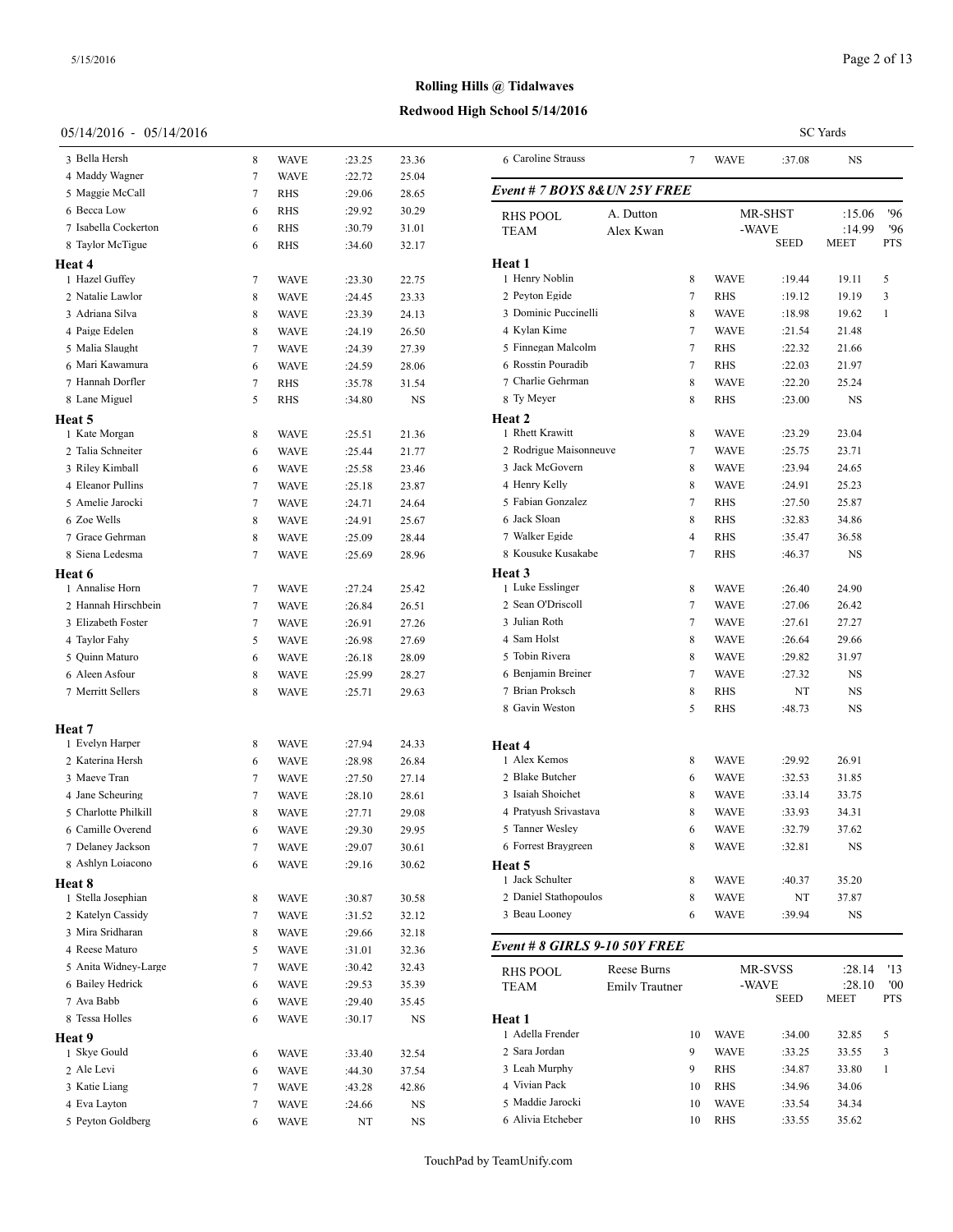# 05/14/2016 - 05/14/2016

| 7 Sarani Puri                       | 10      | <b>WAVE</b>         | :35.33           | 35.95          | 2 Ella H            |
|-------------------------------------|---------|---------------------|------------------|----------------|---------------------|
| 8 Liliana Pedroni                   | 10      | RHS                 | :34.89           | 37.70          | 3 Mako              |
| Heat 2                              |         |                     |                  |                | 4 Viola:            |
| 1 Annesley Krawitt                  | 10      | <b>WAVE</b>         | :36.94           | 35.82          | 5 Fiona             |
| 2 Sasha Grewal                      | 10      | <b>WAVE</b>         | :36.12           | 37.05          | 6 Elsa B            |
| 3 Lexie Fox                         | 10      | RHS                 | :36.55           | 37.37          |                     |
| 4 Grace Whitty                      | 10      | <b>WAVE</b>         | :37.06           | 37.77          | Event #             |
| 5 Eliza Lepyansky                   | 10      | <b>WAVE</b>         | :36.08           | 38.74          | RHS PO              |
| 6 Kaylei Weston                     | 10      | RHS                 | :36.71           | 39.56          | TEAM                |
| 7 Lindsey Ross                      | 10      | <b>RHS</b>          | :39.84           | 43.29          |                     |
| 8 Cleo Thebaut                      | 9       | RHS                 | :38.44           | NS             | Heat 1              |
| Heat 3                              |         |                     |                  |                | 1 Rodrig            |
| 1 Emma Slaught                      | 9       | <b>WAVE</b>         | :37.97           | 36.31          | 2 Jacob             |
| 2 Elizabeth Hersh                   | 10      | <b>WAVE</b>         | :38.14           | 39.25          | 3 Jackso            |
| 3 Sammy Gardner                     | 10      | <b>WAVE</b>         | :38.77           | 41.34          | 4 Tudor<br>5 Matthe |
| 4 Jillian Manning<br>5 Allie Milani | 10      | <b>WAVE</b>         | :38.27           | 41.78          | 6 Vinnie            |
| 6 Celestina Gonzales                | 9<br>9  | RHS<br><b>RHS</b>   | :42.43           | 42.59          | 7 Marcu             |
| 7 Caelyn Emery                      | 9       | <b>RHS</b>          | :40.76           | 42.96          | 8 Vaugh             |
| 8 Scarlett Ikeda                    | 9       | RHS                 | :47.35<br>:47.35 | 46.07<br>46.68 |                     |
|                                     |         |                     |                  |                | Heat 2<br>1 Miles   |
| Heat 4<br>1 Julia St John           | 9       | <b>WAVE</b>         | :40.21           | 41.53          | 2 Colby             |
| 2 Lula Ashworth                     | 10      | <b>WAVE</b>         | :40.49           | 41.77          | 3 Christ            |
| 3 Anna Lawrence                     | 10      | <b>WAVE</b>         | :40.74           | 43.29          | 4 Zacha             |
| 4 Paulina Laremont                  | 10      | <b>WAVE</b>         | :40.95           | 47.02          | 5 Sawye             |
| 5 Kenzie Malcolm                    | 10      | <b>RHS</b>          | :48.17           | 48.50          | 6 Masor             |
| 6 Sophie Small                      | 9       | <b>RHS</b>          | NT               | 48.91          | 7 Dylan             |
| 7 Yuki Kusakabe                     | 10      | RHS                 | :55.85           | 55.49          | 8 Aidan             |
| 8 Grace Hansen                      | 9       | RHS                 | :56.30           | 58.48          | Heat 3              |
| Heat 5                              |         |                     |                  |                | 1 Camer             |
| 1 Abi Call                          | 10      | <b>WAVE</b>         | :41.34           | 42.26          | 2 Ray C             |
| 2 Ellie Kemos                       | 9       | <b>WAVE</b>         | :42.84           | 42.62          | 3 Andre             |
| 3 Raney Wolfers                     | 9       | <b>WAVE</b>         | :43.70           | 42.91          | 4 Bower             |
| 4 Callie Horn                       | 9       | <b>WAVE</b>         | :42.41           | 44.52          | 5 Harris            |
| 5 Lilly Dell'Orto                   | 9       | <b>WAVE</b>         | :43.88           | 45.09          |                     |
| 6 Hannah Collings                   | 10      | <b>WAVE</b>         | :41.71           | 45.32          | Event#              |
| 7 Tatsiya Distler                   | 9       | WAVE                | :43.44           | 51.08          | RHS PC              |
| Heat 6                              |         |                     |                  |                | TEAM                |
| 1 Nina Bonte<br>2 Amanda Mueller    | 9       | <b>WAVE</b>         | :44.77           | 42.30          |                     |
|                                     | 10      | WAVE                | :44.41           | 44.25          | Heat 1<br>1 Maeve   |
| 3 Tara Sridharan<br>4 Marley Nacco  | 10<br>9 | WAVE                | :45.55           | 44.46          | 2 Charld            |
| 5 Maddie Eaton                      | 10      | WAVE<br><b>WAVE</b> | :45.58<br>:46.50 | 46.19<br>46.46 | 3 Helena            |
| 6 Siena Kimball                     | 10      | WAVE                |                  |                | 4 Ruby              |
| 7 Julia Sigel                       | 9       | WAVE                | :45.08<br>:44.76 | 46.53<br>46.79 | 5 Isabel            |
| 8 Molly Goldstein                   | 9       | WAVE                | :44.68           | 49.07          | 6 Maike             |
|                                     |         |                     |                  |                | 7 Lily E            |
| Heat 7                              |         |                     |                  |                |                     |
| 1 Logan Jackson                     | 10      | WAVE                | :46.52           | 47.78          | Heat 2              |
| 2 Charlotte Lacy                    | 9       | WAVE                | :49.29           | 49.29          | 1 Lulu S            |
| 3 Cassidy Potter                    | 10      | WAVE                | :47.21           | 49.52          | 2 Aliyal            |
| 4 Maya Saibel                       | 9       | WAVE                | :46.81           | 49.65          | 3 Charlo            |
| 5 Lilly Kabat                       | 10      | WAVE                | :55.58           | 54.24          | 4 Emily<br>5 Stella |
| 6 Hannah Ritola                     | 9       | WAVE                | :51.98           | 57.70          | 6 Laurer            |
| 7 Rianne Asfour                     | 9       | WAVE                | :51.57           | 1:04.88        | 7 Alexis            |
| <b>Heat 8</b><br>1 Sophia Mauro     |         |                     |                  |                | 8 Maker             |
|                                     | 9       | <b>WAVE</b>         | :57.68           | 1:01.42        |                     |

| 3 Mako Kusakabe                        |                       | 10 | <b>RHS</b>  | 1:05.75 | 1:08.54     |              |
|----------------------------------------|-----------------------|----|-------------|---------|-------------|--------------|
| 4 Viola Skolnick                       |                       | 9  | WAVE        | 1:03.03 | 1:10.96     |              |
| 5 Fiona McHugh                         |                       | 10 | WAVE        | 1:13.17 | 1:19.13     |              |
| 6 Elsa Block                           |                       | 9  | WAVE        | 1:05.48 | DQ          |              |
| Event # 9 BOYS 9-10 50Y FREE           |                       |    |             |         |             |              |
| <b>RHS POOL</b>                        | Zachary McIntyre      |    |             | MR-NR   | :26.95      | '13          |
| TEAM                                   | Finn Aune             |    | -WAVE       |         | :29.03      | '14          |
|                                        |                       |    |             | SEED    | MEET        | PTS          |
| Heat 1                                 |                       |    |             |         |             |              |
| 1 Rodrigo Diaz                         |                       | 9  | <b>WAVE</b> | :34.16  | 32.82       | 5            |
| 2 Jacob Shunk                          |                       | 10 | WAVE        | :34.02  | 33.52       | 3            |
| 3 Jackson Pattani                      |                       | 10 | WAVE        | :34.88  | 34.12       |              |
| 4 Tudor Quinn                          |                       | 10 | <b>WAVE</b> | :34.39  | 35.85       |              |
| 5 Matthew Pedroni                      |                       | 9  | RHS         | :38.58  | 39.24       | 1            |
| 6 Vinnie Etcheber                      |                       | 9  | <b>RHS</b>  | :38.28  | 42.58       |              |
| 7 Marcus Proksch                       |                       | 9  | RHS         | :41.12  | 45.27       |              |
| 8 Vaughn Miguel                        |                       | 9  | RHS         | :35.91  | NS          |              |
| <b>Heat 2</b>                          |                       |    |             |         |             |              |
| 1 Miles Doucette                       |                       | 10 | WAVE        | :42.10  | 39.87       |              |
| 2 Colby Binder                         |                       | 9  | WAVE        | :40.27  | 41.40       |              |
| 3 Christian Ongwongsakul               |                       | 10 | <b>RHS</b>  | :46.80  | 43.10       |              |
| 4 Zachary Redlin                       |                       | 9  | WAVE        | :42.06  | 43.95       |              |
| 5 Sawyer Goldberg                      |                       | 9  | <b>WAVE</b> | :41.75  | 45.67       |              |
| 6 Mason Weston                         |                       | 9  | <b>RHS</b>  | :47.66  | 46.57       |              |
| 7 Dylan Larroque                       |                       | 9  | RHS         | :46.61  | 49.69       |              |
| 8 Aidan Brady                          |                       | 9  | RHS         | :50.58  | 55.44       |              |
| <b>Heat 3</b>                          |                       |    |             |         |             |              |
| 1 Cameron Maisonneuve                  |                       | 9  | WAVE        | NT      | 45.24       |              |
| 2 Ray Culhane                          |                       | 9  | <b>WAVE</b> | :53.61  | 55.02       |              |
| 3 Andrew Stein                         |                       | 9  | WAVE        | :59.29  | 58.53       |              |
| 4 Bowen Rivera                         |                       | 10 | WAVE        | 1:04.03 | 1:01.12     |              |
| 5 Harrison Luhning                     |                       | 9  | WAVE        | :48.56  | 1:02.49     |              |
| <b>Event # 10 GIRLS 11-12 50Y FREE</b> |                       |    |             |         |             |              |
| <b>RHS POOL</b>                        | Sasha Petrova         |    |             | MR-SVSS | :26.02      | '10          |
| TEAM                                   | <b>Emily Trautner</b> |    | -WAVE       |         | :25.58      | '02          |
|                                        |                       |    |             | SEED    | <b>MEET</b> | PTS          |
| Heat 1                                 |                       |    |             |         |             |              |
| 1 Maeve O'Brien                        |                       | 11 | <b>RHS</b>  | :29.91  | 29.33       | 5            |
| 2 Charlotte Deforrest                  |                       | 12 | WAVE        | :31.16  | 30.99       | 3            |
| 3 Helena Janku                         |                       | 12 | <b>WAVE</b> | :31.55  | 31.16       | $\mathbf{1}$ |
| 4 Ruby Wolfers                         |                       | 12 | <b>WAVE</b> | :30.94  | 32.23       |              |
| 5 Isabel Owens                         |                       | 11 | RHS         | :34.18  | 33.86       |              |
| 6 Maike Mieritz                        |                       | 12 | RHS         | :35.57  | 34.24       |              |
| 7 Lily El-Masri                        |                       | 12 | RHS         | :34.38  | 35.13       |              |
| Heat 2                                 |                       |    |             |         |             |              |
| 1 Lulu Sunshine                        |                       | 12 | WAVE        | :31.79  | 33.08       |              |
| 2 Aliyah San Andres                    |                       | 11 | WAVE        | :33.30  | 33.88       |              |
| 3 Charlotte Estus                      |                       | 11 | <b>WAVE</b> | :32.98  | 34.23       |              |
| 4 Emily Lemus                          |                       | 11 | WAVE        | :33.20  | 35.70       |              |
| 5 Stella Hawthorne                     |                       | 12 | WAVE        | :33.07  | 36.72       |              |
| 6 Lauren Brady                         |                       | 11 | RHS         | :37.81  | 44.82       |              |
| 7 Alexis Weiss                         |                       | 11 | RHS         | NT      | 45.33       |              |
| 8 Makena Mesenburg                     |                       | 11 | RHS         | :43.33  | 48.85       |              |
|                                        |                       |    |             |         |             |              |

Ella Haack 9 WAVE :59.62 1:04.19

TouchPad by TeamUnify.com

SC Yards

# **Rolling Hills @ Tidalwaves**

# **Redwood High School 5/14/2016**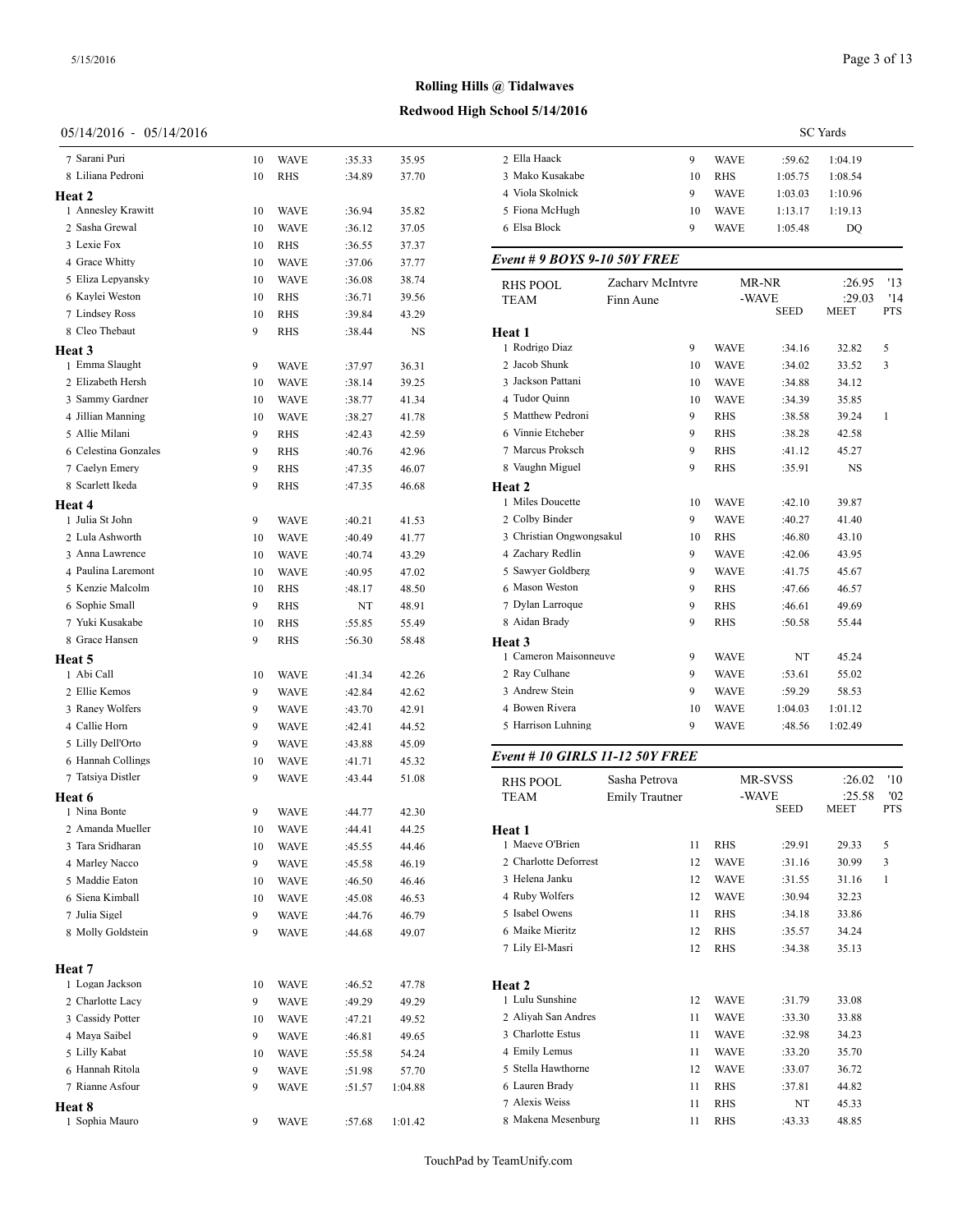# Page 4 of 13

SC Yards

# **Rolling Hills @ Tidalwaves**

# **Redwood High School 5/14/2016**

# 05/14/2016 - 05/14/2016

| Heat 3              |    |             |        |           |           |
|---------------------|----|-------------|--------|-----------|-----------|
| 1 Libby Walsh       | 12 | <b>WAVE</b> | :33.43 | 32.88     | Heat 1    |
| 2 Georgia Harlow    | 11 | <b>WAVE</b> | :34.65 | 33.54     | 1 Caitlin |
| 3 Charlotte Tuthill | 11 | <b>WAVE</b> | :33.70 | 34.61     | 2 Maya    |
| 4 Livi Letts        | 12 | <b>WAVE</b> | :34.53 | 35.42     | 3 Miya !  |
| 5 Alyssa McCadden   | 12 | <b>WAVE</b> | :37.01 | 36.36     | 4 Emilia  |
| 6 Emilia Puccinelli | 11 | <b>WAVE</b> | :37.33 | 36.79     | 5 Devin   |
| 7 Jenna Smock       | 12 | <b>WAVE</b> | :36.45 | 36.96     | 6 Rache   |
| 8 Lainey Wank       | 11 | <b>WAVE</b> | :36.64 | 37.55     | 7 Brook   |
| Heat 4              |    |             |        |           | 8 Sadie   |
| 1 Annie Goldstein   | 11 | <b>WAVE</b> | :37.89 | 37.25     | Heat 2    |
| 2 Jacqui Martin     | 12 | <b>WAVE</b> | :37.50 | 37.51     | 1 Maddi   |
| 3 Lauren Carbullido | 12 | <b>WAVE</b> | :37.82 | 37.60     | 2 Monik   |
| 4 Maddie Redmond    | 12 | <b>WAVE</b> | :39.51 | 38.41     | 3 Anna    |
| 5 Lauren Cheng      | 12 | <b>WAVE</b> | :37.77 | 38.66     | 4 Indie / |
| 6 Katherine Stein   | 12 | <b>WAVE</b> | :39.73 | 41.56     | 5 Kayla   |
| 7 Kendra Rodgers    | 11 | <b>WAVE</b> | :39.06 | 42.08     | 6 Angie   |
| 8 Molly Biggs       | 12 | <b>WAVE</b> | :37.93 | <b>NS</b> | 7 Alexar  |
| Heat 5              |    |             |        |           | Heat 3    |
| 1 Marisa Distler    | 12 | <b>WAVE</b> | :31.25 | 32.03     | 1 Amy J   |
| 2 Nicole Shane      | 11 | <b>WAVE</b> | :41.99 | 39.68     | 2 Emily   |
| 3 Eliza Byck        | 11 | <b>WAVE</b> | NT     | 42.72     | 3 Elise I |
| 4 Keely Ganong      | 11 | <b>WAVE</b> | :44.79 | 46.18     |           |
| 5 Georgia Larson    | 11 | <b>WAVE</b> | :48.63 | 50.40     | Event #   |
| 6 Lauren Lawlor     | 11 | <b>WAVE</b> | :55.36 | 54.43     | D H S D C |

# *Event # 11 BOYS 11-12 50Y FREE*

| <b>RHS POOL</b>                 | Daniel Hardman<br>CJ Leslie | -WAVE       | MR-RH       | :24.57<br>:26.11 | '11<br>'81   | Heat 1<br>1 Vladimir Priahir |
|---------------------------------|-----------------------------|-------------|-------------|------------------|--------------|------------------------------|
| <b>TEAM</b>                     |                             |             | <b>SEED</b> | <b>MEET</b>      | <b>PTS</b>   | 2 Will Harding               |
| Heat 1                          |                             |             |             |                  |              | 3 Chris Falvey               |
| 1 Luc Larroque                  | 12                          | <b>RHS</b>  | :27.02      | 27.11            | 5            | 4 Andrey Priahin             |
| 2 Caleb Luis                    | 12                          | <b>RHS</b>  | :29.51      | 29.69            | 3            | 5 Nicholas Johnso            |
| 3 Hayden Cordero                | 11                          | <b>RHS</b>  | :30.40      | 30.61            |              | 6 James Chase                |
| 4 Tor Aune                      | 11                          | <b>WAVE</b> | :31.23      | 31.05            | $\mathbf{1}$ | 7 Brendan Grimsh             |
| 5 Amos Blanchard                | 12                          | <b>RHS</b>  | :32.50      | 33.03            |              | 8 Trevor Fox                 |
| 6 Will Shehan                   | 11                          | <b>WAVE</b> | :34.16      | 34.26            |              | Heat <sub>2</sub>            |
| 7 Charlie Rafter                | 12                          | <b>WAVE</b> | :33.75      | 34.97            |              | 1 Ryan Redmond               |
| 8 Matthew Toups                 | 12                          | <b>WAVE</b> | :33.67      | 38.26            |              | 2 Cole Summers               |
| Heat 2                          |                             |             |             |                  |              | 3 Sean Middleton             |
| 1 Zachary Matsumoto             | 11                          | <b>RHS</b>  | :34.75      | 33.46            |              | 4 Daniel Tuhtan              |
| 2 Aedan Rees                    | 12                          | <b>RHS</b>  | :33.05      | 33.61            |              | 5 Owen Ross                  |
| 3 Max Bundy                     | 12                          | <b>WAVE</b> | :34.75      | 33.98            |              | 6 Lex Liang                  |
| 4 Dexter Lama                   | 12                          | <b>WAVE</b> | :34.84      | 35.60            |              | 7 Noah Friedman              |
| 5 Nami Pouradib                 | 11                          | <b>RHS</b>  | :36.49      | 35.93            |              | Heat 3                       |
| 6 Eric Sunshine                 | 12                          | <b>WAVE</b> | :39.72      | 40.47            |              | 1 Ethan Lessin               |
| 7 John Brawley                  | 11                          | <b>RHS</b>  | :36.08      | <b>NS</b>        |              | 2 Bennett Somerv             |
| 8 Teymur Fatullayev             | 11                          | <b>WAVE</b> | :39.23      | <b>NS</b>        |              | 3 Patrick Mitsuok            |
| Heat <sub>3</sub>               |                             |             |             |                  |              |                              |
| 1 Nate Katz                     | 11                          | <b>WAVE</b> | :42.12      | 40.44            |              | Event # 14 GIRI              |
| 2 Jackson Goodrich              | 11                          | <b>RHS</b>  | :40.90      | 41.81            |              | <b>RHS POOL</b>              |
| 3 Ziggy Nacco                   | 11                          | <b>WAVE</b> | :43.24      | 42.71            |              | <b>TEAM</b>                  |
| 4 Ben Schwartz Ocio             | 12                          | <b>WAVE</b> | :47.03      | 49.87            |              |                              |
| Event # 12 GIRLS 13-14 50Y FREE |                             |             |             |                  |              | Heat 1<br>1 Rebecca Oblites  |
|                                 |                             |             |             |                  |              |                              |

| RHS POOL | Kendall Christie | <b>MR-SHST</b> | $:25.72$ '11 |       | 2 Molly Grimshay |
|----------|------------------|----------------|--------------|-------|------------------|
| TEAM     | Sammy McDonough  | -WAVE          | :25.70       | - '09 |                  |

|                                            |                |          |                            | SEED             | MEET           | <b>PTS</b>        |
|--------------------------------------------|----------------|----------|----------------------------|------------------|----------------|-------------------|
| Heat 1                                     |                |          |                            |                  |                |                   |
| 1 Caitlin Kawamura                         |                | 13       | <b>WAVE</b>                | :28.36           | 27.79          | 5                 |
| 2 Maya McAuley                             |                | 13       | <b>RHS</b>                 | :27.99           | 28.46          | 3                 |
| 3 Miya Schilz                              |                | 14       | <b>WAVE</b>                | :29.14           | 28.55          | 1                 |
| 4 Emilia Oblites                           |                | 13       | RHS                        | :28.97           | 29.70          |                   |
| 5 Devin Bosley                             |                | 13       | <b>WAVE</b>                | :29.98           | 29.81          |                   |
| 6 Rachel Jordan                            |                | 13       | <b>WAVE</b>                | :29.89           | 30.35          |                   |
| 7 Brooke Cordero                           |                | 13       | RHS                        | :31.48           | 31.15          |                   |
| 8 Sadie Ikeda                              |                | 13       | <b>RHS</b>                 | :33.14           | 33.37          |                   |
| Heat 2                                     |                |          |                            |                  |                |                   |
| 1 Maddie Lowe                              |                | 13       | <b>WAVE</b>                | :31.40           | 31.93          |                   |
| 2 Monika Platek                            |                | 13       | <b>WAVE</b>                | :32.54           | 33.02          |                   |
| 3 Anna Lozano                              |                | 13       | RHS                        | :33.47           | 33.05          |                   |
| 4 Indie Adamich                            |                | 14       | <b>WAVE</b>                | :33.48           | 33.18          |                   |
| 5 Kayla Hamilton                           |                | 14       | RHS                        | :33.70           | 35.05          |                   |
| 6 Angie Starn                              |                | 13       | RHS                        | :34.95           | 35.47          |                   |
| 7 Alexandra Polidora                       |                | 14       | <b>WAVE</b>                | :32.21           | NS             |                   |
| Heat 3                                     |                |          |                            |                  |                |                   |
| 1 Amy Jordan                               |                | 13       | <b>WAVE</b>                | :34.97           | 34.12          |                   |
| 2 Emily Comins                             |                | 14       | <b>WAVE</b>                | :35.89           | 34.52          |                   |
| 3 Elise Braff                              |                | 13       | WAVE                       | :39.56           | 39.16          |                   |
| <b>RHS POOL</b>                            | Haydn Fischer  |          |                            | MR-SVSS          | :23.11         | '14               |
| TEAM                                       | Stefan Rollins |          | -WAVE                      | <b>SEED</b>      | :23.80<br>MEET | '84<br><b>PTS</b> |
|                                            |                |          |                            |                  |                |                   |
| <b>Heat 1</b><br>1 Vladimir Priahin        |                | 13       | <b>WAVE</b>                | :26.61           | 26.85          | 5                 |
| 2 Will Harding                             |                | 14       | <b>WAVE</b>                |                  |                |                   |
| 3 Chris Falvey                             |                |          |                            |                  |                |                   |
| 4 Andrey Priahin                           |                |          |                            | :26.50           | 27.09          | 3                 |
|                                            |                | 13       | <b>WAVE</b>                | :27.04           | 27.52          |                   |
|                                            |                | 13       | <b>WAVE</b>                | :27.14           | 27.63          |                   |
| 5 Nicholas Johnson                         |                | 14       | <b>WAVE</b>                | :28.55           | 28.56          |                   |
| 6 James Chase                              |                | 13       | <b>WAVE</b>                | :29.77           | 29.26          |                   |
| 7 Brendan Grimshaw                         |                | 13       | RHS                        | :32.78           | 32.46          | 1                 |
| 8 Trevor Fox                               |                | 13       | <b>RHS</b>                 | :35.98           | 35.16          |                   |
| Heat 2                                     |                |          |                            |                  |                |                   |
| 1 Ryan Redmond                             |                | 13       | <b>WAVE</b>                | :30.91           | 30.37          |                   |
| 2 Cole Summers                             |                | 13       | <b>WAVE</b>                | :30.58           | 31.83          |                   |
| 3 Sean Middleton                           |                | 13       | <b>WAVE</b>                | :32.85           | 32.67          |                   |
| 4 Daniel Tuhtan                            |                | 13       | WAVE                       | :33.45           | 32.97          |                   |
| 5 Owen Ross                                |                | 14       | <b>WAVE</b>                | :31.50           | 34.30          |                   |
| 6 Lex Liang                                |                | 13       | <b>WAVE</b>                | :36.10           | 34.88          |                   |
| 7 Noah Friedman                            |                | 14       | <b>WAVE</b>                | :37.22           | NS             |                   |
| Heat 3                                     |                |          |                            |                  |                |                   |
| 1 Ethan Lessin                             |                | 13       | <b>WAVE</b>                | :44.16           | 40.04          |                   |
| 2 Bennett Somerville<br>3 Patrick Mitsuoka |                | 13<br>13 | <b>WAVE</b><br><b>WAVE</b> | :40.14<br>:44.61 | 42.13<br>44.90 |                   |

#### *Event # 14 GIRLS 15-18 100Y FREE*

| <b>RHS POOL</b><br><b>TEAM</b> | Miki Dahlke<br>Sammy McDonough |            | MR-SVSS<br>-WAVE<br><b>SEED</b> | $:55.50$ '13<br>:55.64<br><b>MEET</b> | 12<br><b>PTS</b> |  |
|--------------------------------|--------------------------------|------------|---------------------------------|---------------------------------------|------------------|--|
| Heat 1                         |                                |            |                                 |                                       |                  |  |
| 1 Rebecca Oblites              | 15                             | <b>RHS</b> | 1:03.11                         | 1:03.46                               | 3                |  |
| 2 Molly Grimshaw               | 15                             | <b>RHS</b> | NT                              | 1.0379                                |                  |  |
|                                |                                |            |                                 |                                       |                  |  |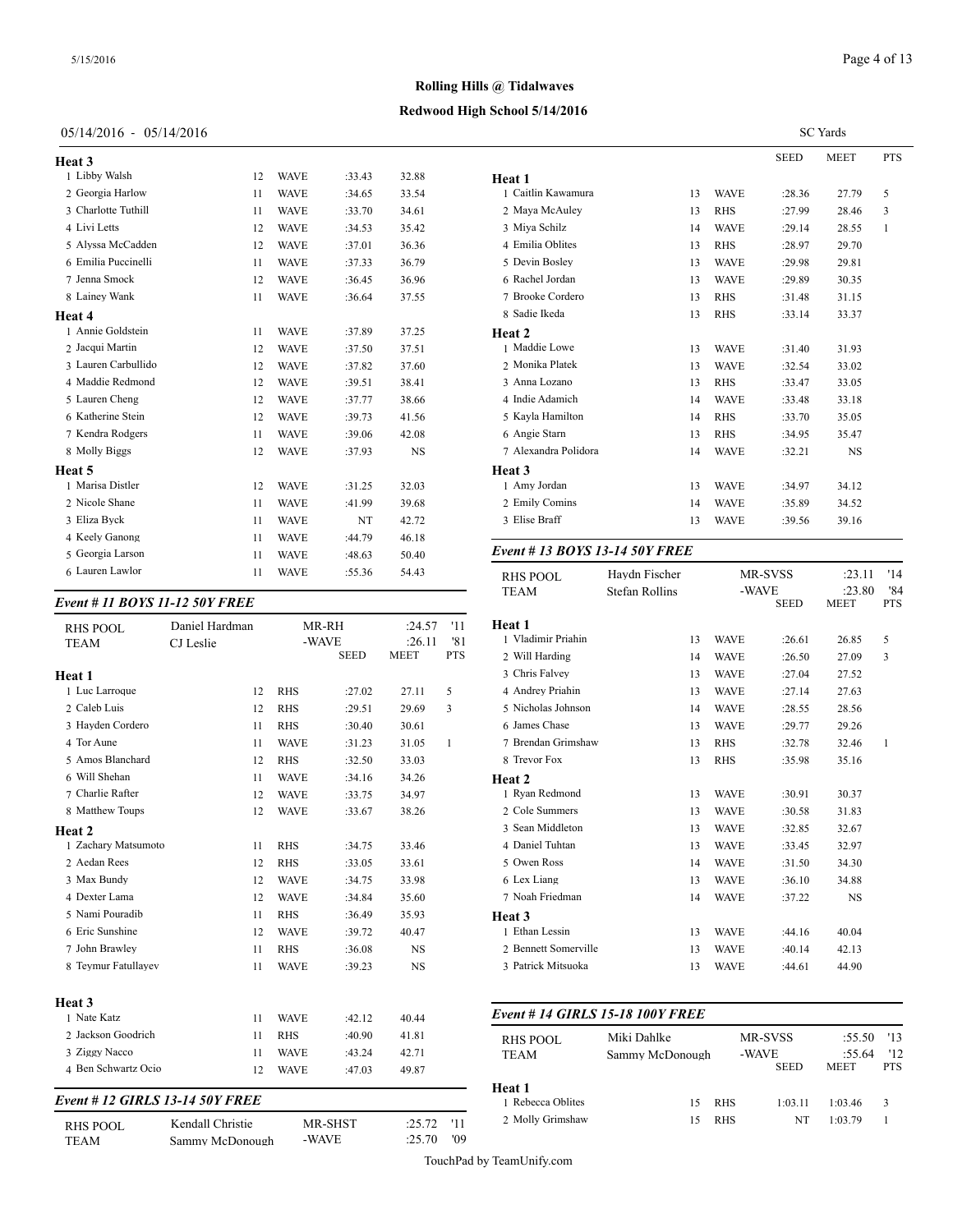# **Redwood High School 5/14/2016**

# 05/14/2016 - 05/14/2016

| Event # 15 BOYS 15-18 100Y FREE          |          |                            |          |           |   | 3 Blake Cus          |
|------------------------------------------|----------|----------------------------|----------|-----------|---|----------------------|
|                                          |          |                            |          |           |   | 2 Evelyn H           |
| 3 Jocelyn Overmyer<br>4 Jordan Overmyer  | 16<br>16 | <b>WAVE</b><br><b>WAVE</b> | NT<br>NT | NS<br>NS  |   | Heat 5<br>1 Kate Mor |
|                                          | 15       | <b>WAVE</b>                | NT       | NS        |   | 8 Elizabeth          |
| 1 Katherine Theriault<br>2 Natalia Lazor | 15       | <b>WAVE</b>                | NT       | <b>NS</b> |   | 7 Merritt Se         |
| Heat 3                                   |          |                            |          |           |   | 6 Paige Ede          |
| 6 Kate Garrison                          | 17       | <b>WAVE</b>                | NT       | 1:15.98   |   | 5 Katelyn C          |
| 5 Lexie Hansen                           | 17       | <b>WAVE</b>                | 1:12.62  | 1:14.77   |   | 4 Taylor Fa          |
| 4 Kellie Lawler                          | 16       | <b>WAVE</b>                | 1:10.20  | 1:11.52   |   | 3 Talia Schi         |
| 3 Courtney Morris                        | 17       | <b>WAVE</b>                | NT       | 1:09.94   |   | 2 Malia Sla          |
| 2 Kate Masterson                         | 15       | <b>WAVE</b>                | NT       | 1:04.96   |   | 1 Eleanor P          |
| 1 Carolyn Cheng                          | 15       | <b>WAVE</b>                | NT       | 1:03.17   | 5 | Heat 4               |
| <b>Heat 2</b>                            |          |                            |          |           |   |                      |
| 8 Megan Bosley                           | 15       | <b>WAVE</b>                | 1:12.74  | 1:12.83   |   | 8 Lane Mig           |
| 7 Christina Meylan                       | 17       | <b>WAVE</b>                | NT       | 1:11.21   |   | 7 Taylor Mo          |
| 6 Tess O'Brien                           | 17       | <b>RHS</b>                 | 1:11.69  | 1:10.27   |   | 6 Becca Lo           |
| 5 Emma Cantor                            | 18       | <b>RHS</b>                 | 1:09.46  | 1:08.51   |   | 5 Ella Boks          |
| 4 Emily Johnson                          | 16       | <b>WAVE</b>                | 1:07.76  | 1:08.19   |   | 4 Bella Her          |
| 3 Kaitlyn Yang                           | 15       | <b>WAVE</b>                | 1:10.27  | 1:05.84   |   | 3 Olivia Sar         |
|                                          |          |                            |          |           |   |                      |

| RHS POOL<br><b>TEAM</b> | Robert Heim<br>Geoff Cline |    | <b>MR-LVST</b><br>-WAVE |             | '10<br>:49.37<br>'98<br>:48.24<br><b>MEET</b> |            | 4 Amelie Jarocki<br>5 Annalise Horn |
|-------------------------|----------------------------|----|-------------------------|-------------|-----------------------------------------------|------------|-------------------------------------|
|                         |                            |    |                         | <b>SEED</b> |                                               | <b>PTS</b> | 6 Aleen Asfour                      |
| Heat 1                  |                            |    |                         |             |                                               |            | 7 Charlotte Philki                  |
| 1 Ryan Schoenlein       |                            | 17 | <b>WAVE</b>             | :52.81      | 52.26                                         | 5          | 8 Katerina Hersh                    |
| 2 Peyton Oga            |                            | 15 | <b>RHS</b>              | NT          | 55.12                                         | 3          | Heat 6                              |
| 3 Poh Maga              |                            | 17 | <b>RHS</b>              | 1:01.33     | 1:01.16                                       |            | 1 Adriana Silva                     |
| 4 Ben Simon             |                            | 15 | <b>RHS</b>              | NT          | 1:01.59                                       |            | 2 Stella Josephian                  |
| 5 Cale Tippett          |                            | 16 | <b>WAVE</b>             | 1:00.92     | 1:04.21                                       |            | 3 Jane Scheuring                    |
| 6 Ryan Blanchard        |                            | 15 | <b>RHS</b>              | NT          | 1:06.56                                       |            | 4 Delaney Jackson                   |
| 7 Skyler Cox            |                            | 17 | <b>WAVE</b>             | NT          | NS                                            |            | 5 Riley Kimball                     |
|                         |                            |    |                         |             |                                               |            |                                     |

# *Event # 16 GIRLS 8&UN 25Y BACK*

| <b>RHS POOL</b>      | <b>Ainslie Bowers</b> |             | <b>MR-WAVE</b> | :18.87      | '15        | 8 Grace Gehrman              |
|----------------------|-----------------------|-------------|----------------|-------------|------------|------------------------------|
| <b>TEAM</b>          | Maureen Connolly      |             | -WAVE          | :18.07      | '0.5       | Heat 7                       |
|                      |                       |             | <b>SEED</b>    | <b>MEET</b> | <b>PTS</b> | 1 Ouinn Maturo               |
| Heat 1               |                       |             |                |             |            | 2 Mira Sridharan             |
| 1 Maggie Walsh       | 8                     | <b>WAVE</b> | :21.74         | 21.11       | 5          | 3 Anita Widney-L             |
| 2 Savannah Reynolds  | 8                     | <b>RHS</b>  | :22.77         | 22.78       | 3          | 4 Skye Gould                 |
| 3 Gabriella Grow     | 8                     | <b>WAVE</b> | :21.37         | 22.96       | 1          | 5 Hannah Hirschb             |
| 4 Giselle Orson      | 8                     | <b>WAVE</b> | :22.71         | 23.72       |            | 6 Ale Levi                   |
| 5 Sofia Wesley       | 8                     | <b>WAVE</b> | :23.97         | 23.80       |            | 7 Ashlvn Loiacon             |
| 6 Sophia Sisco       | 7                     | <b>RHS</b>  | :24.13         | 23.96       |            | 8 Eva Layton                 |
| 7 Emma Sloan         | 6                     | <b>RHS</b>  | :26.36         | 29.73       |            | Heat 8                       |
| 8 Lyla Walley        | $\overline{7}$        | <b>RHS</b>  | :26.03         | 32.10       |            | 1 Zoe Wells                  |
| Heat 2               |                       |             |                |             |            | 2 Maeve Tran                 |
| 1 Sydney Brodie      | 8                     | <b>WAVE</b> | :25.16         | 26.13       |            | 3 Camille Overen             |
| 2 Hazel Guffey       | $\overline{7}$        | <b>WAVE</b> | :25.76         | 26.44       |            | 4 Bailey Hedrick             |
| 3 Ava Pellumbi       | $\overline{7}$        | <b>WAVE</b> | :24.52         | 26.59       |            | 5 Katie Liang                |
| 4 Sammy Low          | 8                     | <b>RHS</b>  | :36.95         | 26.79       |            | 6 Caroline Strauss           |
| 5 Emma Rapp          | 8                     | <b>RHS</b>  | :27.98         | 28.90       |            | 7 Tessa Holles               |
| 6 Maggie McCall      | 7                     | <b>RHS</b>  | :32.43         | 33.49       |            | 8 Siena Ledesma              |
| 7 Isabella Cockerton | 6                     | <b>RHS</b>  | :33.62         | 41.25       |            |                              |
| 8 Reese Maturo       | 5                     | <b>WAVE</b> | NT             | <b>NS</b>   |            |                              |
| Heat 3               |                       |             |                |             |            | <i>Event</i> # 17 <b>BOY</b> |
| 1 Izzy Babb          | 8                     | <b>WAVE</b> | :27.18         | 25.50       |            |                              |
| 2 Suzanne Lawrence   | 8                     | <b>WAVE</b> | :27.32         | 27.42       |            | <b>RHS POOL</b><br>TE A M    |

|                                 |           |        |                            | <b>SC</b> Yards  |                |
|---------------------------------|-----------|--------|----------------------------|------------------|----------------|
| 3 Olivia Santiago-Hall          |           | 8      | <b>WAVE</b>                | :26.66           | 28.20          |
| 4 Bella Hersh                   |           | 8      | <b>WAVE</b>                | :27.78           | 28.49          |
| 5 Ella Bokser                   |           | 8      | <b>WAVE</b>                | :27.11           | 28.73          |
| 6 Becca Low                     |           | 6      | <b>RHS</b>                 | :37.28           | 34.48          |
| 7 Taylor McTigue                |           | 6      | <b>RHS</b>                 | :39.22           | 38.22          |
| 8 Lane Miguel                   |           | 5      | RHS                        | :44.42           | NS             |
| <b>Heat 4</b>                   |           |        |                            |                  |                |
| 1 Eleanor Pullins               |           | 7      | <b>WAVE</b>                | :29.28           | 27.22          |
| 2 Malia Slaught                 |           | 7      | <b>WAVE</b>                | :28.86           | 27.56          |
| 3 Talia Schneiter               |           | 6      | <b>WAVE</b>                | :28.34           | 27.58          |
| 4 Taylor Fahy                   |           | 5      | <b>WAVE</b>                | :30.07           | 29.20          |
| 5 Katelyn Cassidy               |           | 7      | <b>WAVE</b>                | :29.83           | 30.91          |
| 6 Paige Edelen                  |           | 8      | <b>WAVE</b>                | :27.99           | 31.83          |
| 7 Merritt Sellers               |           | 8      | <b>WAVE</b>                | :28.86           | 32.41          |
| 8 Elizabeth Foster              |           | 7      | <b>WAVE</b>                | :28.80           | NS             |
| Heat 5                          |           |        |                            |                  |                |
| 1 Kate Morgan                   |           | 8      | <b>WAVE</b>                | :30.86           | 26.24          |
| 2 Evelyn Harper                 |           | 8      | <b>WAVE</b>                | :30.92           | 28.92          |
| 3 Blake Cussen                  |           | 7      | <b>WAVE</b>                | :30.08           | 29.35          |
| 4 Amelie Jarocki                |           | $\tau$ | <b>WAVE</b>                | :30.31           | 30.97          |
| 5 Annalise Horn                 |           | 7      | <b>WAVE</b>                | :30.26           | 31.63          |
| 6 Aleen Asfour                  |           | 8      | <b>WAVE</b>                | :30.95           | 31.67          |
| 7 Charlotte Philkill            |           | 8      | <b>WAVE</b>                | :30.72           | 31.87          |
| 8 Katerina Hersh                |           | 6      | WAVE                       | :30.32           | 32.01          |
| Heat 6                          |           |        |                            |                  |                |
| 1 Adriana Silva                 |           | 8      | <b>WAVE</b>                | :31.37           | 29.02          |
| 2 Stella Josephian              |           | 8      | <b>WAVE</b>                | :32.20           | 30.32          |
| 3 Jane Scheuring                |           | 7      | <b>WAVE</b>                | :33.78           | 31.77          |
| 4 Delaney Jackson               |           | 7      | <b>WAVE</b>                | :33.25           | 31.81          |
| 5 Riley Kimball<br>6 Ava Babb   |           | 6      | <b>WAVE</b>                | :33.39           | 31.87          |
| 7 Mari Kawamura                 |           | 6      | <b>WAVE</b>                | :32.17           | 34.77          |
| 8 Grace Gehrman                 |           | 6<br>8 | <b>WAVE</b>                | :33.10           | 35.42          |
|                                 |           |        | <b>WAVE</b>                | :33.15           | 36.60          |
| <b>Heat 7</b><br>1 Quinn Maturo |           |        | <b>WAVE</b>                |                  |                |
| 2 Mira Sridharan                |           | 6<br>8 | <b>WAVE</b>                | :34.16           | 32.65          |
| 3 Anita Widney-Large            |           | 7      |                            | :34.76           | 34.69          |
| 4 Skye Gould                    |           | 6      | <b>WAVE</b><br><b>WAVE</b> | :35.74<br>:38.08 | 34.88<br>35.27 |
| 5 Hannah Hirschbein             |           | 7      | <b>WAVE</b>                | :37.07           | 35.37          |
| 6 Ale Levi                      |           | 6      | <b>WAVE</b>                | :37.01           | 38.72          |
| 7 Ashlyn Loiacono               |           | 6      | <b>WAVE</b>                | :35.49           | 39.58          |
| 8 Eva Layton                    |           | 7      | <b>WAVE</b>                | :34.25           | NS             |
|                                 |           |        |                            |                  |                |
| Heat 8<br>1 Zoe Wells           |           | 8      | WAVE                       | :26.44           | 25.71          |
| 2 Maeve Tran                    |           | 7      | WAVE                       | :38.44           | 34.74          |
| 3 Camille Overend               |           | 6      | WAVE                       | :38.56           | 35.37          |
| 4 Bailey Hedrick                |           | 6      | <b>WAVE</b>                | :38.56           | 40.44          |
| 5 Katie Liang                   |           | 7      | WAVE                       | NT               | 55.11          |
| 6 Caroline Strauss              |           | 7      | <b>WAVE</b>                | :44.67           | NS             |
| 7 Tessa Holles                  |           | 6      | <b>WAVE</b>                | NT               | NS             |
| 8 Siena Ledesma                 |           | 7      | WAVE                       | NT               | NS             |
|                                 |           |        |                            |                  |                |
| Event # 17 BOYS 8&UN 25Y BACK   |           |        |                            |                  |                |
| <b>RHS POOL</b>                 | Finn Aune |        |                            | MR-WAVE          | '12<br>:17.77  |
| TEAM                            | Finn Aune |        | -WAVE                      |                  | '12<br>:17.19  |
|                                 |           |        |                            | SEED             | MEET<br>PTS    |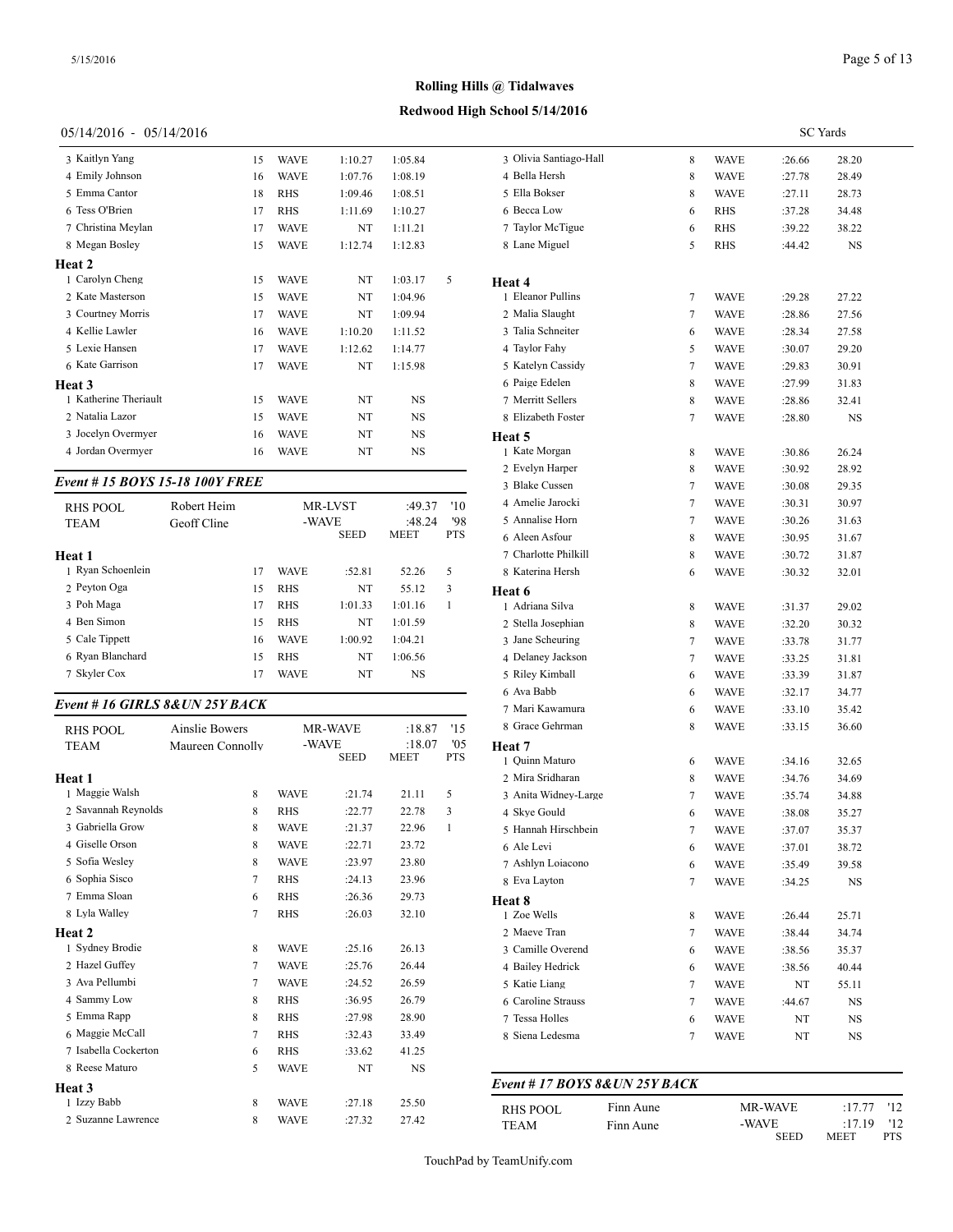# **Redwood High School 5/14/2016**

# 05/14/2016 - 05/14/2016

| Event #17 BOYS 8& UN 25Y BACK | 4 Olivia Roepper<br>5 Celestina Gonza |                |             |             |             |              |                   |
|-------------------------------|---------------------------------------|----------------|-------------|-------------|-------------|--------------|-------------------|
| Finn Aune<br><b>RHS POOL</b>  |                                       |                | MR-WAVE     |             | :17.77      | '12          | 6 Scarlett Ikeda  |
| <b>TEAM</b>                   | Finn Aune                             |                | -WAVE       |             | :17.19      | '12          | 7 Kenzie Malcolm  |
|                               |                                       |                |             | <b>SEED</b> | <b>MEET</b> | <b>PTS</b>   | 8 Caelyn Emery    |
| Heat 1                        |                                       |                |             |             |             |              | Heat 3            |
| 1 Henry Noblin                |                                       | 8              | <b>WAVE</b> | :22.71      | 21.47       | 5            | 1 Ellie Kemos     |
| 2 Finnegan Malcolm            |                                       | 7              | <b>RHS</b>  | :26.90      | 25.08       | 3            | 2 Sammy Gardner   |
| 3 Kylan Kime                  |                                       | 7              | <b>WAVE</b> | :25.84      | 25.63       | $\mathbf{1}$ | 3 Sophie Letts    |
| 4 Dominic Puccinelli          |                                       | 8              | <b>WAVE</b> | :25.95      | 25.91       |              | 4 Jillian Manning |
| 5 Ben Mueller                 |                                       | 8              | <b>WAVE</b> | :25.32      | 26.35       |              | 5 Lula Ashworth   |
| 6 Fabian Gonzalez             |                                       | 7              | <b>RHS</b>  | :28.83      | 34.93       |              | 6 Sophie Small    |
| 7 Ty Meyer                    |                                       | 8              | <b>RHS</b>  | :30.95      | <b>NS</b>   |              | 7 Yuki Kusakabe   |
| 8 Gavin Weston                |                                       | 5              | <b>RHS</b>  | 1:17.17     | <b>NS</b>   |              | 8 Mako Kusakabe   |
| Heat 2                        |                                       |                |             |             |             |              | Heat 4            |
| 1 Charlie Gehrman             |                                       | 8              | <b>WAVE</b> | :28.18      | 26.52       |              | 1 Elizabeth Hersh |
| 2 Alex Kemos                  |                                       | 8              | <b>WAVE</b> | :28.83      | 28.35       |              | 2 Abi Call        |
| 3 Rodrigue Maisonneuve        |                                       | $\tau$         | <b>WAVE</b> | :32.03      | 28.73       |              | 3 Raney Wolfers   |
| 4 Jack McGovern               |                                       | 8              | <b>WAVE</b> | :31.24      | 32.34       |              | 4 Tara Sridharan  |
| 5 Julian Roth                 |                                       | 7              | <b>WAVE</b> | :32.15      | 34.23       |              | 5 Julia Sigel     |
| 6 Walker Egide                |                                       | $\overline{4}$ | <b>RHS</b>  | NT          | 48.62       |              | 6 Molly Goldstein |
| 7 Kousuke Kusakabe            |                                       | $\tau$         | <b>RHS</b>  | NT          | 56.37       |              | 7 Lilly Dell'Orto |
| 8 Forrest Braygreen           |                                       | 8              | <b>WAVE</b> | :29.29      | <b>NS</b>   |              | 8 Hannah Collings |
| Heat 3                        |                                       |                |             |             |             |              | Heat 5            |
| 1 Luke Esslinger              |                                       | 8              | <b>WAVE</b> | :35.01      | 28.85       |              | 1 Cassidy Potter  |
| 2 Tobin Rivera                |                                       | 8              | <b>WAVE</b> | :36.73      | 29.55       |              | 2 Nina Bonte      |
| 3 Henry Kelly                 |                                       | 8              | <b>WAVE</b> | :33.53      | 30.63       |              | 3 Tatsiya Distler |
| 4 Sean O'Driscoll             |                                       | $\tau$         | <b>WAVE</b> | :33.08      | 31.71       |              | 4 Anna Lawrence   |
| 5 Rhett Krawitt               |                                       | 8              | <b>WAVE</b> | :32.92      | 33.08       |              | 5 Marley Nacco    |
| 6 Sam Holst                   |                                       | 8              | <b>WAVE</b> | :36.06      | 43.20       |              | 6 Maya Saibel     |
| 7 Tanner Wesley               |                                       | 6              | <b>WAVE</b> | :37.20      | <b>NS</b>   |              | 7 Callie Horn     |
| 8 Benjamin Breiner            |                                       | 7              | <b>WAVE</b> | :36.85      | <b>NS</b>   |              | 8 Paulina Laremor |
| Heat 4                        |                                       |                |             |             |             |              | Heat 6            |
| 1 Pratyush Srivastava         |                                       | 8              | <b>WAVE</b> | :39.30      | 41.52       |              | 1 Logan Jackson   |
| 2 Blake Butcher               |                                       | 6              | <b>WAVE</b> | :48.54      | 43.71       |              | 2 Charlotte Lacy  |
| 3 Isaiah Shoichet             |                                       | 8              | <b>WAVE</b> | :46.43      | 55.43       |              | 3 Siena Kimball   |
| 4 Beau Looney                 |                                       | 6              | <b>WAVE</b> | :56.94      | NS          |              | 4 Lilly Kabat     |
| 5 Daniel Stathopoulos         |                                       | 8              | <b>WAVE</b> | NT          | <b>NS</b>   |              | 5 Sophia Mauro    |

# *Event # 18 GIRLS 9-10 50Y BACK*

| <b>RHS POOL</b>  | Natalie Focha |    |             | MR-SHST     | :33.38         | '5                | 8 Elsa Block                   |
|------------------|---------------|----|-------------|-------------|----------------|-------------------|--------------------------------|
| <b>TEAM</b>      | Zoe Trutner   |    | -WAVE       | <b>SEED</b> | :36.01<br>MEET | 04'<br><b>PTS</b> | Heat 7<br>1 Maddie Jarocki     |
| <b>Heat 1</b>    |               |    |             |             |                |                   | 2 Amanda Muelle                |
| 1 Kate Deforrest |               | 10 | <b>WAVE</b> | :39.10      | 38.38          | 5                 | 3 Ella Haack                   |
| 2 Adella Frender |               | 10 | <b>WAVE</b> | :40.27      | 40.23          | 3                 | 4 Grace Hansen                 |
| 3 Addie Winship  |               | 10 | <b>WAVE</b> | :42.83      | 42.41          |                   | 5 Fiona McHugh                 |
| 4 Grace Whitty   |               | 10 | <b>WAVE</b> | :42.53      | 42.45          |                   | 6 Viola Skolnick               |
| 5 Julia Owens    |               | 9  | <b>RHS</b>  | :43.35      | 43.95          | 1                 | 7 Maddie Eaton                 |
| 6 Vivian Pack    |               | 10 | <b>RHS</b>  | :44.52      | 44.14          |                   |                                |
| 7 Kaylei Weston  |               | 10 | <b>RHS</b>  | :41.60      | 44.45          |                   |                                |
| 8 Cleo Thebaut   |               | 9  | <b>RHS</b>  | :45.00      | NS             |                   | Event # 19 $BOY$               |
| Heat 2           |               |    |             |             |                |                   | <b>RHS POOL</b><br><b>TEAM</b> |
| 1 Sarani Puri    |               | 10 | <b>WAVE</b> | :43.37      | 43.53          |                   |                                |
| 2 Sasha Grewal   |               | 10 | <b>WAVE</b> | :44.83      | 43.67          |                   | <b>Heat 1</b>                  |
| 3 Clara Guffey   |               | 9  | <b>WAVE</b> | :45.44      | 44.67          |                   | 1 Jacob Shunk                  |

|                      |    |             |         | <b>SC</b> Yards |
|----------------------|----|-------------|---------|-----------------|
| 4 Olivia Koeppel     | 9  | WAVE        | :44.61  | 45.35           |
| 5 Celestina Gonzales | 9  | <b>RHS</b>  | :51.58  | 54.04           |
| 6 Scarlett Ikeda     | 9  | <b>RHS</b>  | :55.78  | 56.07           |
| 7 Kenzie Malcolm     | 10 | RHS         | 1:01.81 | 1:02.29         |
| 8 Caelyn Emery       | 9  | RHS         | :55.97  | DQ              |
| Heat 3               |    |             |         |                 |
| 1 Ellie Kemos        | 9  | WAVE        | :46.16  | 45.55           |
| 2 Sammy Gardner      | 10 | WAVE        | :47.92  | 45.89           |
| 3 Sophie Letts       | 10 | <b>WAVE</b> | :46.19  | 45.97           |
| 4 Jillian Manning    | 10 | <b>WAVE</b> | :46.61  | 46.37           |
| 5 Lula Ashworth      | 10 | <b>WAVE</b> | :46.73  | 47.98           |
| 6 Sophie Small       | 9  | RHS         | NT      | 54.57           |
| 7 Yuki Kusakabe      | 10 | RHS         | 1:11.57 | 1:11.77         |
| 8 Mako Kusakabe      | 10 | <b>RHS</b>  | 1:21.33 | 1:25.12         |
| Heat 4               |    |             |         |                 |
| 1 Elizabeth Hersh    | 10 | WAVE        | :48.15  | 47.16           |
| 2 Abi Call           | 10 | WAVE        | :48.08  | 47.39           |
| 3 Raney Wolfers      | 9  | WAVE        | :52.98  | 49.30           |
| 4 Tara Sridharan     | 10 | <b>WAVE</b> | :52.13  | 50.85           |
| 5 Julia Sigel        | 9  | <b>WAVE</b> | :52.30  | 51.51           |
| 6 Molly Goldstein    | 9  | WAVE        | :51.70  | 52.57           |
| 7 Lilly Dell'Orto    | 9  | <b>WAVE</b> | :52.39  | 53.29           |
| 8 Hannah Collings    | 10 | WAVE        | :50.82  | 54.03           |
| Heat 5               |    |             |         |                 |
| 1 Cassidy Potter     | 10 | WAVE        | :54.48  | 53.62           |
| 2 Nina Bonte         | 9  | WAVE        | :53.45  | 53.67           |
| 3 Tatsiya Distler    | 9  | WAVE        | :54.61  | 53.78           |
| 4 Anna Lawrence      | 10 | WAVE        | :56.04  | 54.07           |
| 5 Marley Nacco       | 9  | WAVE        | :56.03  | 55.91           |
| 6 Maya Saibel        | 9  | WAVE        | :55.12  | 56.83           |
| 7 Callie Horn        | 9  | WAVE        | :54.40  | 57.16           |
| 8 Paulina Laremont   | 10 | WAVE        | :53.55  | 1:00.18         |
| Heat 6               |    |             |         |                 |
| 1 Logan Jackson      | 10 | WAVE        | :56.40  | 55.69           |
| 2 Charlotte Lacy     | 9  | <b>WAVE</b> | :56.33  | 58.11           |
| 3 Siena Kimball      | 10 | <b>WAVE</b> | 1:07.93 | 1:02.33         |
| 4 Lilly Kabat        | 10 | WAVE        | 1:06.99 | 1:04.27         |
| 5 Sophia Mauro       | 9  | WAVE        | 1:02.91 | 1:07.05         |
| 6 Hannah Ritola      | 9  | WAVE        | 1:10.61 | 1:08.28         |
| 7 Rianne Asfour      | 9  | <b>WAVE</b> | 1:06.41 | 1:09.69         |
| 8 Elsa Block         | 9  | WAVE        | 1:09.92 | 1:14.29         |
| Heat 7               |    |             |         |                 |
| 1 Maddie Jarocki     | 10 | WAVE        | NT      | 40.32           |
| 2 Amanda Mueller     | 10 | WAVE        | NT      | 53.71           |
| 3 Ella Haack         | 9  | WAVE        | NT      | 1:03.28         |
| 4 Grace Hansen       | 9  | RHS         | NT      | 1:04.57         |
| 5 Fiona McHugh       | 10 | WAVE        | NT      | 1:21.44         |
| 6 Viola Skolnick     | 9  | WAVE        | 1:17.45 | 1:23.86         |
|                      |    |             |         |                 |

| Event #19 BOYS 9-10 50Y BACK |           |                      |                |                       |                   |    |  |
|------------------------------|-----------|----------------------|----------------|-----------------------|-------------------|----|--|
| RHS POOL                     | Finn Aune |                      | <b>MR-WAVE</b> |                       | $:32.55$ '14      |    |  |
| TEAM                         | Finn Aune | -WAVE<br><b>SEED</b> |                | :32.55<br><b>MEET</b> | '14<br><b>PTS</b> |    |  |
| Heat 1<br>1 Jacob Shunk      |           | 10                   | <b>WAVE</b>    | :40.34                | 39.85             | 5. |  |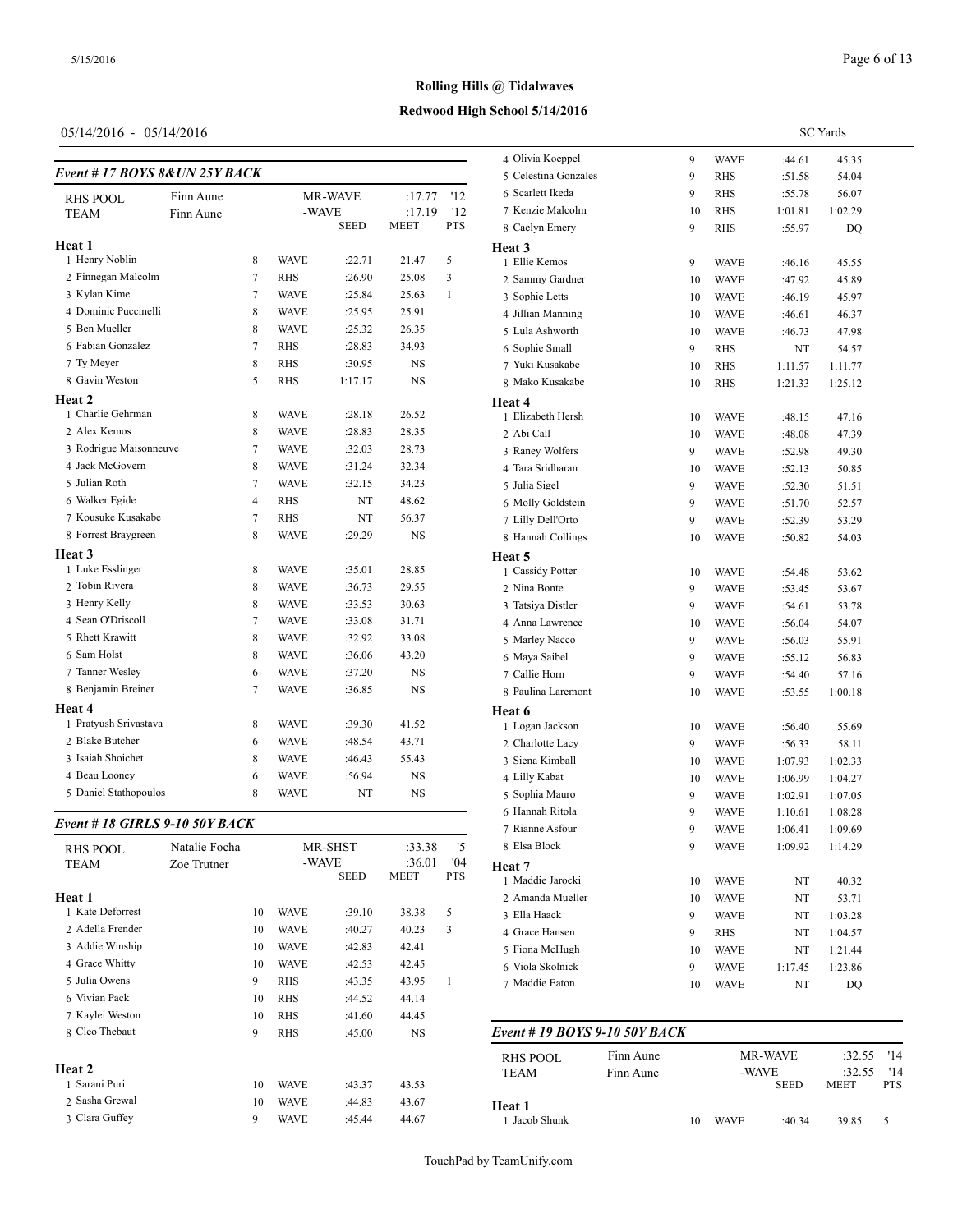# **Redwood High School 5/14/2016**

#### 05/14/2016 - 05/14/2016

| 2 Rodrigo Diaz           | 9  | <b>WAVE</b> | :46.08  | 41.39     | 3 | 4 Dexter Lama    |
|--------------------------|----|-------------|---------|-----------|---|------------------|
| 3 Jackson Pattani        | 10 | <b>WAVE</b> | :44.78  | 42.13     |   | 5 Will Shehan    |
| 4 Tudor Quinn            | 10 | <b>WAVE</b> | :41.66  | 44.22     |   | 6 Aedan Rees     |
| 5 Christian Ongwongsakul | 10 | <b>RHS</b>  | :56.55  | 56.21     |   | 7 John Brawley   |
| 6 Dylan Larroque         | 9  | <b>RHS</b>  | :55.65  | 59.61     |   | 8 Charlie Rafter |
| 7 Aidan Brady            | 9  | <b>RHS</b>  | 1:02.58 | 1:00.01   |   |                  |
| 8 Vaughn Miguel          | 9  | <b>RHS</b>  | :54.54  | <b>NS</b> |   | Heat 2           |
| <b>Heat 2</b>            |    |             |         |           |   | 1 Max Bundy      |
| 1 Seth Summers           | 9  | <b>WAVE</b> | :48.33  | 47.21     |   | 2 Matthew Tour   |
| 2 Vinnie Etcheber        | 9  | <b>RHS</b>  | NT      | 51.30     | 1 | 3 Nami Pouradi   |
| 3 Matthew Pedroni        | 9  | <b>RHS</b>  | NT      | 53.09     |   | 4 Eric Sunshine  |
| 4 Miles Doucette         | 10 | <b>WAVE</b> | :55.07  | 54.26     |   | 5 Carson Wilkin  |
| 5 Ray Culhane            | 9  | <b>WAVE</b> | :55.42  | 58.25     |   | 6 Ziggy Nacco    |
| 6 Mason Weston           | 9  | <b>RHS</b>  | NT      | 1:03.12   |   | 7 Ben Schwartz   |
| Heat 3                   |    |             |         |           |   |                  |
| 1 Harrison Luhning       | 9  | <b>WAVE</b> | :57.62  | 1:02.60   |   | Event # 22 GII   |
| 2 Andrew Stein           | 9  | <b>WAVE</b> | 1:09.47 | 1:07.80   |   | <b>RHS POOL</b>  |
| 3 Bowen Rivera           | 10 | <b>WAVE</b> | 1:11.96 | DO        |   | <b>TEAM</b>      |
|                          |    |             |         |           |   |                  |

# *Event # 20 GIRLS 11-12 50Y BACK*

| <b>RHS POOL</b>     | Kaitlyn Lo   |    |             | MR-SHST     | :29.72      | '5           | 1 Miya Schilz     |
|---------------------|--------------|----|-------------|-------------|-------------|--------------|-------------------|
| <b>TEAM</b>         | Darcy Gamble |    | -WAVE       |             | :31.66      | '04          | 2 Alicia Helmer   |
|                     |              |    |             | <b>SEED</b> | <b>MEET</b> | <b>PTS</b>   | 3 Emilia Oblites  |
| <b>Heat 1</b>       |              |    |             |             |             |              | 4 Maddie Lowe     |
| 1 Maeve O'Brien     |              | 11 | <b>RHS</b>  | NT          | 35.18       | 5            | 5 Devin Bosley    |
| 2 Hannah Slaught    |              | 11 | <b>WAVE</b> | :37.87      | 37.04       | 3            | 6 Ellery Stocker  |
| 3 Charlotte Estus   |              | 11 | <b>WAVE</b> | :39.25      | 39.73       | $\mathbf{1}$ | 7 Anna Lozano     |
| 4 Marisa Distler    |              | 12 | <b>WAVE</b> | :38.19      | 39.84       |              | 8 Kayla Hamilton  |
| 5 Isabel Owens      |              | 11 | <b>RHS</b>  | :42.08      | 40.84       |              | Heat 2            |
| 6 Aliyah San Andres |              | 11 | <b>WAVE</b> | :41.22      | 41.00       |              | 1 Indie Adamich   |
| 7 Lauren Brady      |              | 11 | <b>RHS</b>  | :43.52      | 46.65       |              | 2 Emily Comins    |
| 8 Makena Mesenburg  |              | 11 | <b>RHS</b>  | :54.38      | 52.99       |              | 3 Amy Jordan      |
| Heat 2              |              |    |             |             |             |              | 4 Elise Braff     |
| 1 Lily El-Masri     |              | 12 | <b>RHS</b>  | :40.71      | 41.32       |              |                   |
| 2 Livi Letts        |              | 12 | <b>WAVE</b> | :41.96      | 41.87       |              | Event # 23 BOY.   |
| 3 Jacqui Martin     |              | 12 | <b>WAVE</b> | :42.50      | 42.98       |              | <b>RHS POOL</b>   |
| 4 Lauren Cheng      |              | 12 | <b>WAVE</b> | :43.26      | 43.35       |              | <b>TEAM</b>       |
| 5 Emilia Puccinelli |              | 11 | <b>WAVE</b> | :42.77      | 43.87       |              |                   |
| 6 Annie Goldstein   |              | 11 | <b>WAVE</b> | :45.56      | 44.81       |              | Heat 1            |
| 7 Amanda Koeppel    |              | 11 | <b>WAVE</b> | :42.49      | 45.22       |              | 1 Will Harding    |
| 8 Molly Biggs       |              | 12 | <b>WAVE</b> | :46.37      | <b>NS</b>   |              | 2 Nicholas Johnso |
| Heat 3              |              |    |             |             |             |              | 3 Sean Middleton  |
| 1 Charlotte Tuthill |              | 11 | <b>WAVE</b> | NT          | 43.75       |              | 4 Tibi Quinn      |
| 2 Alyssa McCadden   |              | 12 | <b>WAVE</b> | :47.72      | 46.45       |              | 5 Cole Summers    |
| 3 Nicole Shane      |              | 11 | <b>WAVE</b> | :49.93      | 49.55       |              | 6 Brendan Grimsh  |
| 4 Katherine Stein   |              | 12 | <b>WAVE</b> | :49.49      | 50.03       |              | 7 Daniel Tuhtan   |
| 5 Georgia Larson    |              | 11 | <b>WAVE</b> | :52.37      | 54.44       |              | 8 Chris Falvey    |
| 6 Eliza Byck        |              | 11 | <b>WAVE</b> | NT          | 1:04.61     |              | Heat 2            |
|                     |              |    |             |             |             |              |                   |

#### *Event # 21 BOYS 11-12 50Y BACK*

| <b>RHS POOL</b><br><b>TEAM</b> | Daniel Hardman<br>Griffin Burke |             | MR-RH<br>-WAVE<br><b>SEED</b> | :29.03<br>:28.81<br><b>MEET</b> | '11<br>'10<br><b>PTS</b> | 3 Andrey Priahin<br>4 Ethan Lessin | 13<br>13                        | <b>WAVE</b><br><b>WAVE</b> | NT<br>:52.57 | DO<br>DO |
|--------------------------------|---------------------------------|-------------|-------------------------------|---------------------------------|--------------------------|------------------------------------|---------------------------------|----------------------------|--------------|----------|
| Heat 1<br>1 Luc Larroque       | 12                              | <b>RHS</b>  | :33.20                        | 33.92                           |                          |                                    | Event # 24 GIRLS 15-18 50Y BACK |                            |              |          |
| 2 Tor Aune                     |                                 | <b>WAVE</b> | :40.02                        | 39.50                           |                          | RHS POOL                           | Miki Dahlke                     |                            | MR-SVSS      | :29.33   |
| 3 Zachary Matsumoto            | 11                              | <b>RHS</b>  | :41.50                        | 39.55                           |                          | <b>TEAM</b>                        | Josie Nordrum                   | -WAVE                      |              | :29.40   |

|                     | <b>SC</b> Yards |             |        |           |  |  |  |  |  |
|---------------------|-----------------|-------------|--------|-----------|--|--|--|--|--|
| 4 Dexter Lama       | 12              | WAVE        | :43.20 | 43.37     |  |  |  |  |  |
| 5 Will Shehan       | 11              | <b>WAVE</b> | :42.68 | 43.52     |  |  |  |  |  |
| 6 Aedan Rees        | 12              | <b>RHS</b>  | :42.57 | 44.06     |  |  |  |  |  |
| 7 John Brawley      | 11              | <b>RHS</b>  | :44.44 | <b>NS</b> |  |  |  |  |  |
| 8 Charlie Rafter    | 12              | <b>WAVE</b> | :42.50 | <b>NS</b> |  |  |  |  |  |
| Heat 2              |                 |             |        |           |  |  |  |  |  |
| 1 Max Bundy         | 12              | <b>WAVE</b> | :43.30 | 43.38     |  |  |  |  |  |
| 2 Matthew Toups     | 12              | <b>WAVE</b> | :43.76 | 43.40     |  |  |  |  |  |
| 3 Nami Pouradib     | 11              | <b>RHS</b>  | :47.67 | 44.22     |  |  |  |  |  |
| 4 Eric Sunshine     | 12              | <b>WAVE</b> | :46.46 | 47.56     |  |  |  |  |  |
| 5 Carson Wilkinson  | 11              | <b>WAVE</b> | :48.72 | 50.37     |  |  |  |  |  |
| 6 Ziggy Nacco       | 11              | <b>WAVE</b> | :53.93 | 53.24     |  |  |  |  |  |
| 7 Ben Schwartz Ocio | 12              | <b>WAVE</b> | NT     | 1:00.89   |  |  |  |  |  |
|                     |                 |             |        |           |  |  |  |  |  |

#### *Event # 22 GIRLS 13-14 50Y BACK*

| <b>RHS POOL</b><br><b>TEAM</b> | Ouinn Galli<br>Josie Nordrum |    | MR-SHST<br>-WAVE | <b>SEED</b> | :29.83<br>:30.09<br><b>MEET</b> | '11<br>'10<br><b>PTS</b> |
|--------------------------------|------------------------------|----|------------------|-------------|---------------------------------|--------------------------|
| Heat 1                         |                              |    |                  |             |                                 |                          |
| 1 Miya Schilz                  |                              | 14 | <b>WAVE</b>      | :32.85      | 32.65                           | 5                        |
| 2 Alicia Helmer                |                              | 13 | <b>WAVE</b>      | :36.36      | 35.07                           | 3                        |
| 3 Emilia Oblites               |                              | 13 | <b>RHS</b>       | :36.28      | 35.10                           | 1                        |
| 4 Maddie Lowe                  |                              | 13 | <b>WAVE</b>      | :35.39      | 36.35                           |                          |
| 5 Devin Bosley                 |                              | 13 | <b>WAVE</b>      | :36.71      | 37.49                           |                          |
| 6 Ellery Stocker               |                              | 14 | <b>WAVE</b>      | :37.65      | 37.61                           |                          |
| 7 Anna Lozano                  |                              | 13 | <b>RHS</b>       | :38.56      | 39.05                           |                          |
| 8 Kayla Hamilton               |                              | 14 | <b>RHS</b>       | :43.41      | 44.88                           |                          |
| Heat 2                         |                              |    |                  |             |                                 |                          |
| 1 Indie Adamich                |                              | 14 | <b>WAVE</b>      | :38.58      | 39.65                           |                          |
| 2 Emily Comins                 |                              | 14 | <b>WAVE</b>      | :42.93      | 42.17                           |                          |
| 3 Amy Jordan                   |                              | 13 | <b>WAVE</b>      | :41.56      | 42.25                           |                          |
| 4 Elise Braff                  |                              | 13 | <b>WAVE</b>      | :55.19      | 50.01                           |                          |
|                                |                              |    |                  |             |                                 |                          |

#### *Event # 23 BOYS 13-14 50Y BACK*

|                      | Haydn Fischer<br>Alex Coughlin |    |                      | MR-SVSS | :28.22                | '14               |
|----------------------|--------------------------------|----|----------------------|---------|-----------------------|-------------------|
| <b>RHS POOL</b>      |                                |    |                      |         |                       |                   |
| <b>TEAM</b>          |                                |    | -WAVE<br><b>SEED</b> |         | :29.49<br><b>MEET</b> | '01<br><b>PTS</b> |
|                      |                                |    |                      |         |                       |                   |
| Heat 1               |                                |    |                      |         |                       |                   |
| 1 Will Harding       |                                | 14 | <b>WAVE</b>          | :32.39  | 31.87                 | 5                 |
| 2 Nicholas Johnson   |                                | 14 | <b>WAVE</b>          | :32.91  | 32.77                 | 3                 |
| 3 Sean Middleton     |                                | 13 | <b>WAVE</b>          | :38.74  | 37.40                 |                   |
| 4 Tibi Quinn         |                                | 13 | <b>WAVE</b>          | :39.36  | 39.66                 |                   |
| 5 Cole Summers       |                                | 13 | <b>WAVE</b>          | :39.40  | 41.35                 |                   |
| 6 Brendan Grimshaw   |                                | 13 | <b>RHS</b>           | :39.79  | 42.57                 | 1                 |
| 7 Daniel Tuhtan      |                                | 13 | <b>WAVE</b>          | :41.96  | 43.83                 |                   |
| 8 Chris Falvey       |                                | 13 | <b>WAVE</b>          | :33.29  | DQ                    |                   |
| <b>Heat 2</b>        |                                |    |                      |         |                       |                   |
| 1 Lex Liang          |                                | 13 | <b>WAVE</b>          | NT      | 51.89                 |                   |
| 2 Bennett Somerville |                                | 13 | <b>WAVE</b>          | :54.81  | 54.29                 |                   |
| 3 Andrey Priahin     |                                | 13 | <b>WAVE</b>          | NT      | DO                    |                   |
| 4 Ethan Lessin       |                                | 13 | <b>WAVE</b>          | :52.57  | DQ                    |                   |
|                      |                                |    |                      |         |                       |                   |

| RHS POOL | Miki Dahlke   | MR-SVSS | $:29.33$ '13 |     |
|----------|---------------|---------|--------------|-----|
| TEAM     | Josie Nordrum | -WAVE   | :29.40       | '10 |
|          |               | SEED    | MEET         | PTS |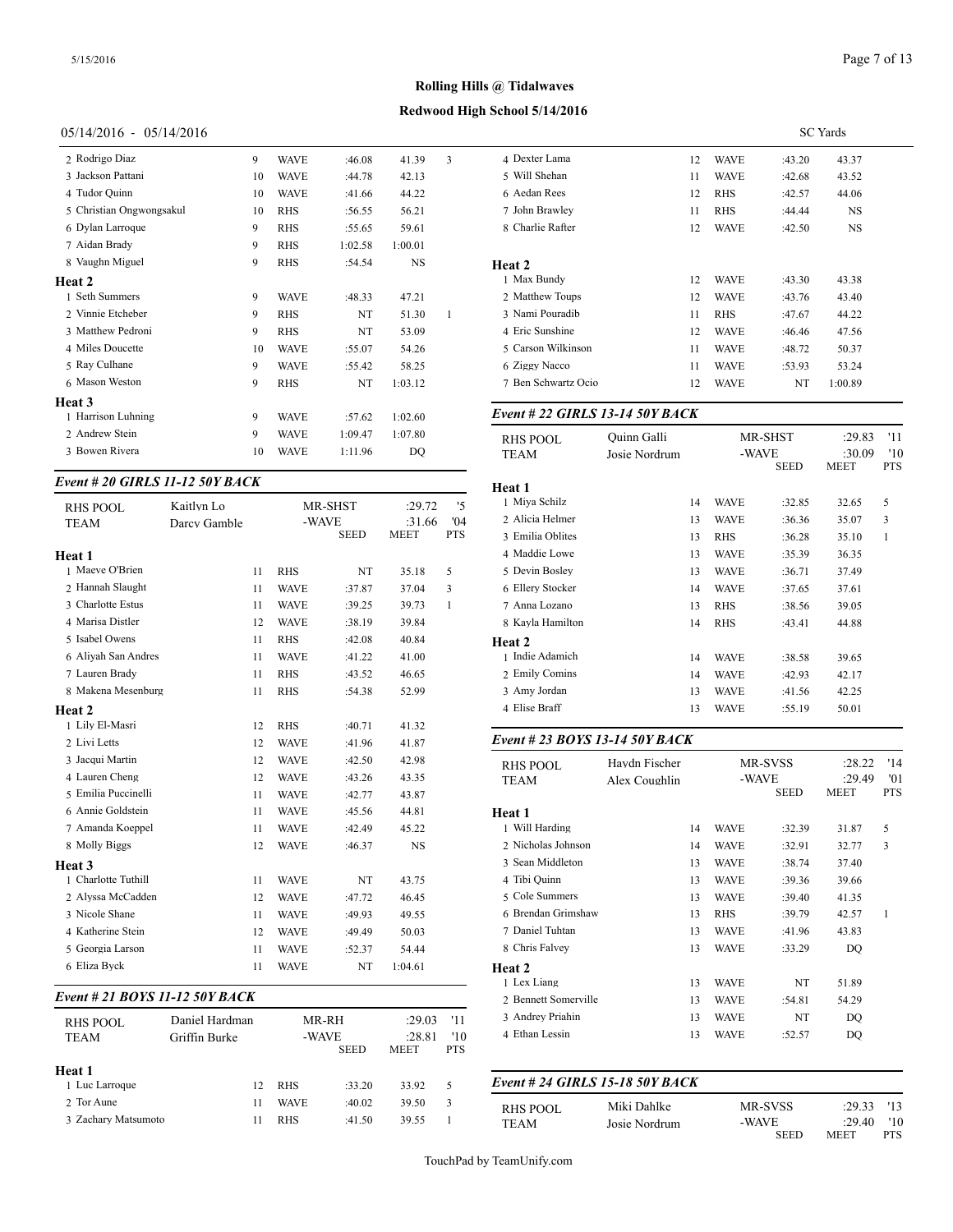# **Redwood High School 5/14/2016**

# 05/14/2016 - 05/14/2016

|                                 |    |                                        |        |                                 |                                  | <b>Heat 1</b>                                       |  |  |  |
|---------------------------------|----|----------------------------------------|--------|---------------------------------|----------------------------------|-----------------------------------------------------|--|--|--|
| Event # 24 GIRLS 15-18 50Y BACK |    |                                        |        |                                 |                                  |                                                     |  |  |  |
| Miki Dahlke<br>Josie Nordrum    |    | <b>MR-SVSS</b><br>-WAVE<br><b>SEED</b> |        | :29.33<br>:29.40<br><b>MEET</b> | 13<br>$10^{\circ}$<br><b>PTS</b> | 2 Rosstin Pouradil<br>3 Jack Sloan<br>4 Beau Loonev |  |  |  |
|                                 |    |                                        |        |                                 |                                  |                                                     |  |  |  |
|                                 | 15 | <b>WAVE</b>                            | :33.18 | 32.31                           | 5                                | Event # 28 GIRI                                     |  |  |  |
|                                 | 15 | RHS                                    | NT     | 33.47                           | 3                                | RHS POOL                                            |  |  |  |
|                                 | 18 | <b>RHS</b>                             | :34.48 | 33.97                           |                                  | <b>TEAM</b>                                         |  |  |  |
|                                 | 16 | <b>WAVE</b>                            | :37.78 | 36.73                           |                                  |                                                     |  |  |  |
|                                 | 16 | <b>WAVE</b>                            | :36.77 | 37.41                           |                                  | Heat 1                                              |  |  |  |
|                                 | 17 | <b>WAVE</b>                            | :39.51 | 40.62                           |                                  | 1 Adella Frender                                    |  |  |  |
|                                 | 17 | <b>WAVE</b>                            | NT     | 40.93                           |                                  | 2 Lexie Fox                                         |  |  |  |
|                                 | 16 | <b>WAVE</b>                            | NT     | NS                              |                                  | 3 Alivia Etcheber                                   |  |  |  |
|                                 |    |                                        |        |                                 |                                  |                                                     |  |  |  |

# *Event # 25 BOYS 15-18 50Y BACK*

| RHS POOL<br><b>TEAM</b> | Geoff Cline<br>Geoff Cline |    | -WAVE       | <b>MR-WAVE</b><br><b>SEED</b> | :25.71<br>:25.02<br><b>MEET</b> | '98<br>'98<br><b>PTS</b> | 6 Grace Whitty<br>7 Julia Owens<br>8 Anneslev Krawi |
|-------------------------|----------------------------|----|-------------|-------------------------------|---------------------------------|--------------------------|-----------------------------------------------------|
| Heat 1                  |                            |    |             |                               |                                 |                          | <b>Heat 2</b>                                       |
| 1 Ryan Schoenlein       |                            | 17 | <b>WAVE</b> | :28.40                        | 27.87                           | 5                        | 1 Liliana Pedroni                                   |
| 2 Sawyer Ikeda          |                            | 17 | <b>RHS</b>  | NT                            | 28.63                           | 3                        | 2 Leah Murphy                                       |
| 3 Jonathan Chase        |                            | 17 | <b>WAVE</b> | :32.86                        | 31.91                           |                          | 3 Sophie Letts                                      |
| 4 Rvan Blanchard        |                            | 15 | <b>RHS</b>  | NT                            | 34.97                           |                          | 4 Olivia Koeppel                                    |
| 5 Cale Tippett          |                            | 16 | <b>WAVE</b> | NT                            | 36.41                           |                          | 5 Julia St John                                     |

#### *Event # 26 GIRLS 8&UN 25Y BREAST*

| 6 Lyla Walley<br>7 Merritt Sellers<br>8 Mari Kawamura                                                   |                              | $\overline{7}$<br>8<br>6 | <b>RHS</b><br><b>WAVE</b><br><b>WAVE</b>                               | :39.78<br>:33.48<br>:35.75                     | 37.61<br>37.69<br>38.57                   |                          | Heat 5<br>1 Nina Bonte                                                                                        |
|---------------------------------------------------------------------------------------------------------|------------------------------|--------------------------|------------------------------------------------------------------------|------------------------------------------------|-------------------------------------------|--------------------------|---------------------------------------------------------------------------------------------------------------|
| 4 Sophia Sisco<br>5 Maddy Wagner                                                                        |                              | 7<br>$\overline{7}$      | <b>RHS</b><br><b>WAVE</b>                                              | :41.30<br>:33.62                               | 36.12<br>36.55                            |                          | 7 Logan Jackson<br>8 Mako Kusakabe                                                                            |
| 1 Eleanor Pullins<br>2 Paige Edelen<br>3 Grace Gehrman                                                  |                              | $\tau$<br>8<br>8         | <b>WAVE</b><br><b>WAVE</b><br><b>WAVE</b>                              | :31.82<br>:31.42<br>:35.27                     | 31.16<br>31.74<br>35.13                   |                          | 4 Jillian Manning<br>5 Caelyn Emery<br>6 Kenzie Malcolm                                                       |
| 6 Emma Rapp<br>7 Isabella Cockerton<br>8 Maggie McCall<br>Heat 2                                        |                              | 8<br>6<br>7              | <b>RHS</b><br><b>RHS</b><br><b>RHS</b>                                 | :27.81<br>:36.39<br>:37.61                     | 30.82<br>33.74<br>35.49                   |                          | Heat 4<br>1 Paulina Laremor<br>2 Lilly Dell'Orto<br>3 Hannah Collings                                         |
| Heat 1<br>1 Keira Squires<br>2 Sofia Wesley<br>3 Suzanne Lawrence<br>4 Natalie Lawlor<br>5 Aleen Asfour |                              | 8<br>8<br>8<br>8<br>8    | <b>RHS</b><br><b>WAVE</b><br><b>WAVE</b><br><b>WAVE</b><br><b>WAVE</b> | :22.92<br>:25.47<br>:29.19<br>:31.40<br>:31.09 | 24.13<br>25.92<br>28.55<br>28.88<br>29.70 | 5<br>3<br>1              | 3 Kelsang Harolds<br>4 Sasha Grewal<br>5 Allie Milani<br>6 Lindsev Ross<br>7 Yuki Kusakabe<br>8 Amanda Muelle |
| <b>RHS POOL</b><br><b>TEAM</b>                                                                          | R. Richards<br>Emily Kuehler |                          | -WAVE                                                                  | <b>MR-WAVE</b><br><b>SEED</b>                  | :20.61<br>:18.69<br><b>MEET</b>           | '86<br>'91<br><b>PTS</b> | Heat 3<br>1 Emma Slaught<br>2 Bella Wagner                                                                    |

| RHS POOL | Stefan Venne | MR-SHST | :19.43       |            | Heat 6           |
|----------|--------------|---------|--------------|------------|------------------|
| TEAM     | Larry Becker | -WAVE   | $:19.94$ '85 |            | 1 Charlotte Lacy |
|          |              | SEED    | MEET         | <b>PTS</b> |                  |

|                                  |                 |        | <b>SC</b> Yards            |                    |                       |                   |
|----------------------------------|-----------------|--------|----------------------------|--------------------|-----------------------|-------------------|
| Heat 1                           |                 |        |                            |                    |                       |                   |
| 1 Peyton Egide                   |                 | 7      | <b>RHS</b>                 | :23.99             | 23.22                 | 5                 |
| 2 Rosstin Pouradib               |                 | $\tau$ | <b>RHS</b>                 | :35.63             | 30.28                 | 3                 |
| 3 Jack Sloan                     |                 | 8      | <b>RHS</b>                 | :41.18             | DQ                    |                   |
| 4 Beau Looney                    |                 | 6      | <b>WAVE</b>                | NT                 | NS                    |                   |
| Event # 28 GIRLS 9-10 50Y BREAST |                 |        |                            |                    |                       |                   |
| <b>RHS POOL</b>                  | Holly Tarantino |        |                            | MR-SHST            | :36.46                | '15               |
| TEAM                             | Emily Kuehler   |        | -WAVE                      | <b>SEED</b>        | :36.81<br><b>MEET</b> | '93<br><b>PTS</b> |
| Heat 1                           |                 |        |                            |                    |                       |                   |
| 1 Adella Frender                 |                 | 10     | <b>WAVE</b>                | :43.70             | 41.16                 | 5                 |
| 2 Lexie Fox                      |                 | 10     | <b>RHS</b>                 | :44.86             | 44.69                 | 3                 |
| 3 Alivia Etcheber                |                 | 10     | <b>RHS</b>                 | :45.56             | 46.53                 | 1                 |
| 4 Sara Jordan                    |                 | 9      | <b>WAVE</b>                | :47.40             | 46.69                 |                   |
| 5 Amelia Hughes                  |                 | 10     | <b>RHS</b>                 | :47.41             | 47.14                 |                   |
| 6 Grace Whitty                   |                 | 10     | <b>WAVE</b>                | :49.10             | 47.65                 |                   |
| 7 Julia Owens                    |                 | 9      | <b>RHS</b>                 | :49.65             | 48.20                 |                   |
| 8 Annesley Krawitt               |                 | 10     | <b>WAVE</b>                | :47.56             | 48.44                 |                   |
| Heat 2                           |                 |        |                            |                    |                       |                   |
| 1 Liliana Pedroni                |                 | 10     | <b>RHS</b>                 | :49.68             | 49.00                 |                   |
| 2 Leah Murphy                    |                 | 9      | <b>RHS</b>                 | :50.79             | 49.14                 |                   |
| 3 Sophie Letts                   |                 | 10     | <b>WAVE</b>                | :49.55             | 50.32                 |                   |
| 4 Olivia Koeppel                 |                 | 9      | <b>WAVE</b>                | :52.98             | 50.41                 |                   |
| 5 Julia St John                  |                 | 9      | <b>WAVE</b>                | :52.03             | 51.87                 |                   |
| 6 Kaylei Weston                  |                 | 10     | <b>RHS</b>                 | :55.01             | 53.05                 |                   |
| 7 Eliza Lepyansky<br>Heat 3      |                 | 10     | <b>WAVE</b>                | :52.88             | 56.23                 |                   |
| 1 Emma Slaught                   |                 | 9      | <b>WAVE</b>                | :54.35             | 52.22                 |                   |
| 2 Bella Wagner                   |                 | 9      | <b>WAVE</b>                | :55.80             | 53.84                 |                   |
| 3 Kelsang Haroldsen              |                 | 9      | <b>RHS</b>                 | :57.67             | 54.62                 |                   |
| 4 Sasha Grewal                   |                 | 10     | <b>WAVE</b>                | :53.96             | 55.78                 |                   |
| 5 Allie Milani                   |                 | 9      | <b>RHS</b>                 | :58.85             | 56.55                 |                   |
| 6 Lindsey Ross                   |                 | 10     | <b>RHS</b>                 | :55.39             | 58.70                 |                   |
| 7 Yuki Kusakabe                  |                 | 10     | <b>RHS</b>                 | 1:00.21            | DO                    |                   |
| 8 Amanda Mueller                 |                 | 10     | <b>WAVE</b>                | :55.58             | NS                    |                   |
| Heat 4                           |                 |        |                            |                    |                       |                   |
| 1 Paulina Laremont               |                 | 10     | <b>WAVE</b>                | :57.70             | 52.96                 |                   |
| 2 Lilly Dell'Orto                |                 | 9      | <b>WAVE</b>                | :55.95             | 53.20                 |                   |
| 3 Hannah Collings                |                 | 10     | <b>WAVE</b>                | :59.72             | 55.43                 |                   |
| 4 Jillian Manning                |                 | 10     | <b>WAVE</b>                | :57.73             | 57.98                 |                   |
| 5 Caelyn Emery                   |                 | 9      | RHS                        | 1:03.73            | 1:01.79               |                   |
| 6 Kenzie Malcolm                 |                 | 10     | RHS                        | 1:08.46            | 1:09.40               |                   |
| 7 Logan Jackson                  |                 | 10     | <b>WAVE</b>                | :58.53             | DQ                    |                   |
| 8 Mako Kusakabe                  |                 | 10     | RHS                        | 1:07.09            | DQ                    |                   |
|                                  |                 |        |                            |                    |                       |                   |
| Heat 5<br>1 Nina Bonte           |                 | 9      | WAVE                       | 1:00.20            | 56.76                 |                   |
| 2 Abi Call                       |                 | 10     | WAVE                       | 1:03.39            | 57.67                 |                   |
| 3 Tatsiya Distler                |                 | 9      | <b>WAVE</b>                | :59.97             | 1:00.12               |                   |
| 4 Tara Sridharan                 |                 | 10     | <b>WAVE</b>                | 1:03.94            | 1:03.97               |                   |
| 5 Molly Goldstein                |                 | 9      | <b>WAVE</b>                | 1:05.40            | 1:08.22               |                   |
| 6 Anna Lawrence                  |                 | 10     | <b>WAVE</b>                | 1:01.32            | DQ                    |                   |
| 7 Maya Saibel                    |                 | 9      |                            |                    |                       |                   |
| 8 Siena Kimball                  |                 | 10     | <b>WAVE</b><br><b>WAVE</b> | 1:07.55<br>1:06.61 | DQ<br>DQ              |                   |
| Heat 6                           |                 |        |                            |                    |                       |                   |
| 1 Charlotte Lacy                 |                 | 9      | <b>WAVE</b>                | 1:11.13            | 1:04.42               |                   |
|                                  |                 |        |                            |                    |                       |                   |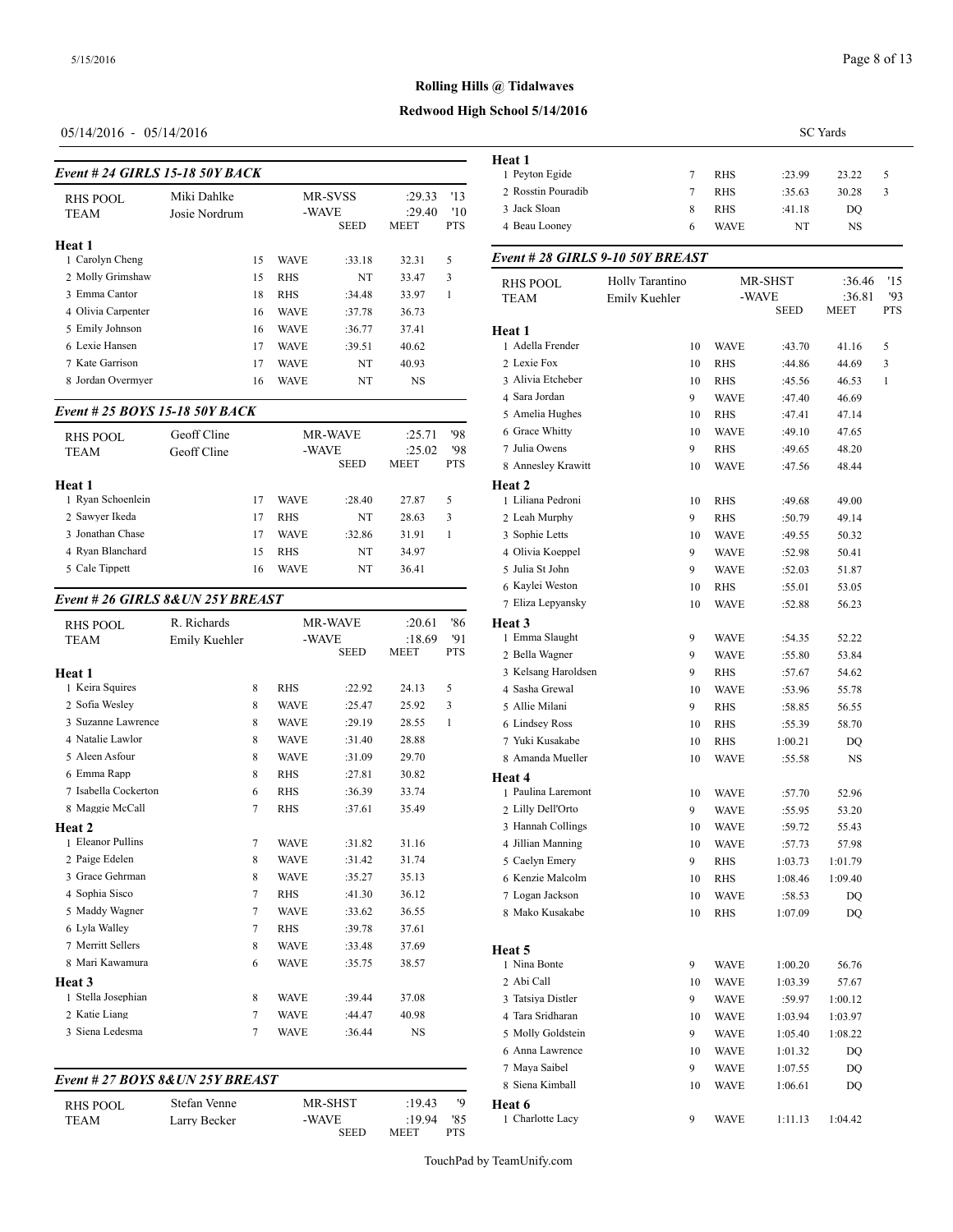# **Redwood High School 5/14/2016**

# 05/14/2016 - 05/14/2016

| 2 Julia Sigel        | 9  | <b>WAVE</b> | 1:07.91 | 1:07.67 | 2 Lainev Wank                                        |
|----------------------|----|-------------|---------|---------|------------------------------------------------------|
| 3 Hannah Ritola      | 9  | <b>WAVE</b> | 1:11.42 | 1:13.42 | 3 Maddie Redm                                        |
| 4 Rianne Asfour      | 9  | <b>WAVE</b> | NT      | DO      | 4 Jacqui Martin                                      |
| 5 Sophia Mauro       | 9  | <b>WAVE</b> | NT      | DO      | 5 Alyssa McCao                                       |
| 6 Cassidy Potter     | 10 | <b>WAVE</b> | 1:12.18 | DO      | 6 Lauren Cheng                                       |
| Heat 7               |    |             |         |         | 7 Jenna Smock                                        |
| 1 Ellie Kemos        | 9  | <b>WAVE</b> | NT      | 50.83   | 8 Emilia Puccin                                      |
| 2 Celestina Gonzales | 9  | <b>RHS</b>  | :52.49  | 54.71   | Heat 4                                               |
| 3 Maddie Eaton       | 10 | <b>WAVE</b> | NT      | 1:09.11 | 1 Katherine Stei                                     |
| 4 Lilly Kabat        | 10 | <b>WAVE</b> | NT      | DQ      | 2 Nicole Shane                                       |
|                      |    |             |         |         | $\land$ $V \ldots$ $\land$ $\land$ $\ldots$ $\ldots$ |

#### *Event # 29 BOYS 9-10 50Y BREAST*

| <b>RHS POOL</b>          | M. Masterson |    |             | MR-TPC               | :37.04         | 92                | Event # 31 BOY.                |
|--------------------------|--------------|----|-------------|----------------------|----------------|-------------------|--------------------------------|
| <b>TEAM</b>              | Larry Becker |    |             | -WAVE<br><b>SEED</b> | :36.40<br>MEET | '87<br><b>PTS</b> | <b>RHS POOL</b><br><b>TEAM</b> |
| Heat 1                   |              |    |             |                      |                |                   |                                |
| 1 Tudor Quinn            |              | 10 | <b>WAVE</b> | :44.26               | 46.55          | 5                 | Heat 1                         |
| 2 Seth Summers           |              | 9  | <b>WAVE</b> | :48.98               | 48.69          | 3                 | 1 Hayden Corderc               |
| 3 Jackson Pattani        |              | 10 | <b>WAVE</b> | :51.31               | 50.02          |                   | 2 Zander Ashwort               |
| 4 Sawyer Goldberg        |              | 9  | <b>WAVE</b> | :53.86               | 56.64          |                   | 3 Charlie Rafter               |
| 5 Christian Ongwongsakul |              | 10 | <b>RHS</b>  | 1:04.16              | 1:00.51        | 1                 | 4 Dexter Lama                  |
| 6 Marcus Proksch         |              | 9  | <b>RHS</b>  | 1:02.15              | 1:01.62        |                   | 5 Nami Pouradib                |
| 7 Aidan Brady            |              | 9  | <b>RHS</b>  | 1:33.70              | DO             |                   | 6 Matthew Toups                |
| 8 Vaughn Miguel          |              | 9  | <b>RHS</b>  | :48.20               | NS             |                   | 7 Amos Blanchard               |
| Heat 2                   |              |    |             |                      |                |                   | 8 John Brawley                 |
| 1 Cameron Maisonneuve    |              | 9  | <b>WAVE</b> | NT                   | 52.04          |                   | Heat 2                         |
| 2 Zachary Redlin         |              | 9  | <b>WAVE</b> | :55.74               | 56.17          |                   | 1 Max Bundy                    |
| 3 Miles Doucette         |              | 10 | <b>WAVE</b> | 1:09.11              | 1:02.63        |                   | 2 Nate Katz                    |
| 4 Matthew Pedroni        |              | 9  | <b>RHS</b>  | NT                   | DO             |                   | 3 Eric Sunshine                |
| 5 Mason Weston           |              | 9  | <b>RHS</b>  | NT                   | DO             |                   | 4 Jackson Goodric              |
| 6 Harrison Luhning       |              | 9  | <b>WAVE</b> | :58.12               | DO.            |                   | 5 Ben Schwartz O               |
|                          |              |    |             |                      |                |                   |                                |

# *Event # 30 GIRLS 11-12 50Y BREAST*

| <b>RHS POOL</b>           | Halle Morris |    |             | MR-LVST     | :32.46                | '10               | Event # 32 GIRI                |
|---------------------------|--------------|----|-------------|-------------|-----------------------|-------------------|--------------------------------|
| <b>TEAM</b>               | Megan Rios   |    | -WAVE       | <b>SEED</b> | :34.58<br><b>MEET</b> | '09<br><b>PTS</b> | <b>RHS POOL</b><br><b>TEAM</b> |
| Heat 1                    |              |    |             |             |                       |                   |                                |
| 1 Hannah Slaught          |              | 11 | <b>WAVE</b> | :38.98      | 39.33                 | 5                 | Heat 1                         |
| 2 Charlotte Deforrest     |              | 12 | <b>WAVE</b> | :41.12      | 40.88                 | 3                 | 1 Rachel Jordan                |
| 3 Marisa Distler          |              | 12 | <b>WAVE</b> | :40.90      | 42.55                 |                   | 2 Monika Platek                |
| 4 Emily Lemus             |              | 11 | <b>WAVE</b> | :42.27      | 43.50                 |                   | 3 Emily Comins                 |
| 5 Lily El-Masri           |              | 12 | <b>RHS</b>  | :49.06      | 44.09                 | $\mathbf{1}$      | 4 Sadie Ikeda                  |
| 6 Annelies Pieters-Kwiers |              | 12 | <b>RHS</b>  | :49.68      | 44.83                 |                   | 5 Angie Starn                  |
| 7 Isabel Owens            |              | 11 | <b>RHS</b>  | :46.77      | 44.86                 |                   | 6 Elise Braff                  |
| 8 Maike Mieritz           |              | 12 | <b>RHS</b>  | :50.34      | 47.79                 |                   | 7 Alexandra Polid              |
| Heat 2                    |              |    |             |             |                       |                   |                                |
| 1 Kallen Wank             |              | 11 | <b>WAVE</b> | :42.34      | 42.25                 |                   | Event # 33 BOY                 |
| 2 Georgia Harlow          |              | 11 | <b>WAVE</b> | :43.65      | 43.21                 |                   | <b>RHS POOL</b>                |
| 3 Annie Goldstein         |              | 11 | <b>WAVE</b> | :45.92      | 44.12                 |                   | <b>TEAM</b>                    |
| 4 Libby Walsh             |              | 12 | <b>WAVE</b> | :47.53      | 46.35                 |                   |                                |
| 5 Lauren Carbullido       |              | 12 | <b>WAVE</b> | :43.53      | 47.74                 |                   | Heat 1                         |
| 6 Charlotte Tuthill       |              | 11 | <b>WAVE</b> | :46.87      | 47.93                 |                   | 1 Chris Falvey                 |
| 7 Makena Mesenburg        |              | 11 | <b>RHS</b>  | 1:00.15     | 58.77                 |                   | 2 James Chase                  |
| 8 Alexis Weiss            |              | 11 | <b>RHS</b>  | NT          | DO                    |                   | 3 Tak Maga                     |
| Heat 3                    |              |    |             |             |                       |                   | 4 Trevor Fox                   |
| 1 Amanda Koeppel          |              | 11 | <b>WAVE</b> | :47.64      | 46.80                 |                   | 5 Rvan Redmond                 |

|                     |    |             | <b>SC</b> Yards |           |  |
|---------------------|----|-------------|-----------------|-----------|--|
| 2 Lainey Wank       | 11 | <b>WAVE</b> | :49.32          | 47.52     |  |
| 3 Maddie Redmond    | 12 | <b>WAVE</b> | :49.31          | 48.96     |  |
| 4 Jacqui Martin     | 12 | <b>WAVE</b> | :50.67          | 49.57     |  |
| 5 Alyssa McCadden   | 12 | <b>WAVE</b> | :49.88          | 50.32     |  |
| 6 Lauren Cheng      | 12 | <b>WAVE</b> | :49.86          | 51.08     |  |
| 7 Jenna Smock       | 12 | <b>WAVE</b> | :52.17          | 51.55     |  |
| 8 Emilia Puccinelli | 11 | <b>WAVE</b> | :48.04          | <b>NS</b> |  |
| Heat 4              |    |             |                 |           |  |
| 1 Katherine Stein   | 12 | <b>WAVE</b> | :54.17          | 52.92     |  |
| 2. Nicole Shane     | 11 | <b>WAVE</b> | :55.70          | 53.53     |  |
| 3 Keely Ganong      | 11 | <b>WAVE</b> | :53.30          | 54.09     |  |
|                     |    |             |                 |           |  |

#### *Event # 31 BOYS 11-12 50Y BREAST*

| <b>RHS POOL</b>     | Doug Williams |                      | MR-RH  | :32.28                | '2<br>'89<br><b>PTS</b> |
|---------------------|---------------|----------------------|--------|-----------------------|-------------------------|
| TEAM                | Larry Becker  | -WAVE<br><b>SEED</b> |        | :31.59<br><b>MEET</b> |                         |
| Heat 1              |               |                      |        |                       |                         |
| 1 Hayden Cordero    | 11            | <b>RHS</b>           | :39.29 | 38.47                 | 5                       |
| 2 Zander Ashworth   | 12            | <b>WAVE</b>          | :43.82 | 42.91                 | 3                       |
| 3 Charlie Rafter    | 12            | <b>WAVE</b>          | :46.29 | 45.90                 | $\mathbf{1}$            |
| 4 Dexter Lama       | 12            | <b>WAVE</b>          | :46.89 | 47.51                 |                         |
| 5 Nami Pouradib     | 11            | <b>RHS</b>           | :51.82 | 48.90                 |                         |
| 6 Matthew Toups     | 12            | <b>WAVE</b>          | :48.65 | 49.10                 |                         |
| 7 Amos Blanchard    | 12            | <b>RHS</b>           | :47.99 | 53.70                 |                         |
| 8 John Brawley      | 11            | <b>RHS</b>           | :48.33 | <b>NS</b>             |                         |
| Heat 2              |               |                      |        |                       |                         |
| 1 Max Bundy         | 12            | <b>WAVE</b>          | :51.38 | 48.00                 |                         |
| 2 Nate Katz         | 11            | <b>WAVE</b>          | :51.85 | 51.71                 |                         |
| 3 Eric Sunshine     | 12            | <b>WAVE</b>          | :55.89 | 55.12                 |                         |
| 4 Jackson Goodrich  | 11            | <b>RHS</b>           | :57.07 | 55.80                 |                         |
| 5 Ben Schwartz Ocio | 12            | <b>WAVE</b>          | NT     | DO                    |                         |
| 6 Teymur Fatullayev | 11            | <b>WAVE</b>          | :52.47 | NS                    |                         |

#### *Event # 32 GIRLS 13-14 50Y BREAST*

| <b>RHS POOL</b><br><b>TEAM</b> | Serena Campbell<br>Emily Kuehler | MR-SHST<br>-WAVE |             | 15<br>:32.86<br>'97<br>:33.39 |            |
|--------------------------------|----------------------------------|------------------|-------------|-------------------------------|------------|
|                                |                                  |                  | <b>SEED</b> | <b>MEET</b>                   | <b>PTS</b> |
| Heat 1                         |                                  |                  |             |                               |            |
| 1 Rachel Jordan                | 13                               | <b>WAVE</b>      | :38.40      | 38.01                         | 5          |
| 2 Monika Platek                | 13                               | <b>WAVE</b>      | :43.60      | 42.01                         | 3          |
| 3 Emily Comins                 | 14                               | <b>WAVE</b>      | :46.00      | 44.80                         |            |
| 4 Sadie Ikeda                  | 13                               | <b>RHS</b>       | :46.38      | 45.67                         | 1          |
| 5 Angie Starn                  | 13                               | <b>RHS</b>       | :52.21      | 51.64                         |            |
| 6 Elise Braff                  | 13                               | <b>WAVE</b>      | :56.43      | 55.55                         |            |
| 7 Alexandra Polidora           | 14                               | <b>WAVE</b>      | :40.55      | <b>NS</b>                     |            |

#### *Event # 33 BOYS 13-14 50Y BREAST*

| <b>RHS POOL</b><br><b>TEAM</b> | Stefan Venne<br>Stefan Rollins |    | MR-SHST<br>-WAVE<br><b>SEED</b> |        | 15<br>:30.17<br>'84<br>:30.60<br><b>MEET</b><br><b>PTS</b> |   |
|--------------------------------|--------------------------------|----|---------------------------------|--------|------------------------------------------------------------|---|
| Heat 1                         |                                |    |                                 |        |                                                            |   |
| 1 Chris Falvev                 |                                | 13 | <b>WAVE</b>                     | :34.39 | 34.99                                                      | 5 |
| 2 James Chase                  |                                | 13 | <b>WAVE</b>                     | :36.00 | 35.92                                                      | 3 |
| 3 Tak Maga                     |                                | 13 | <b>RHS</b>                      | :39.03 | 37.57                                                      |   |
| 4 Trevor Fox                   |                                | 13 | <b>RHS</b>                      | :40.73 | 41.27                                                      |   |
| 5 Ryan Redmond                 |                                | 13 | <b>WAVE</b>                     | :40.63 | 41.33                                                      |   |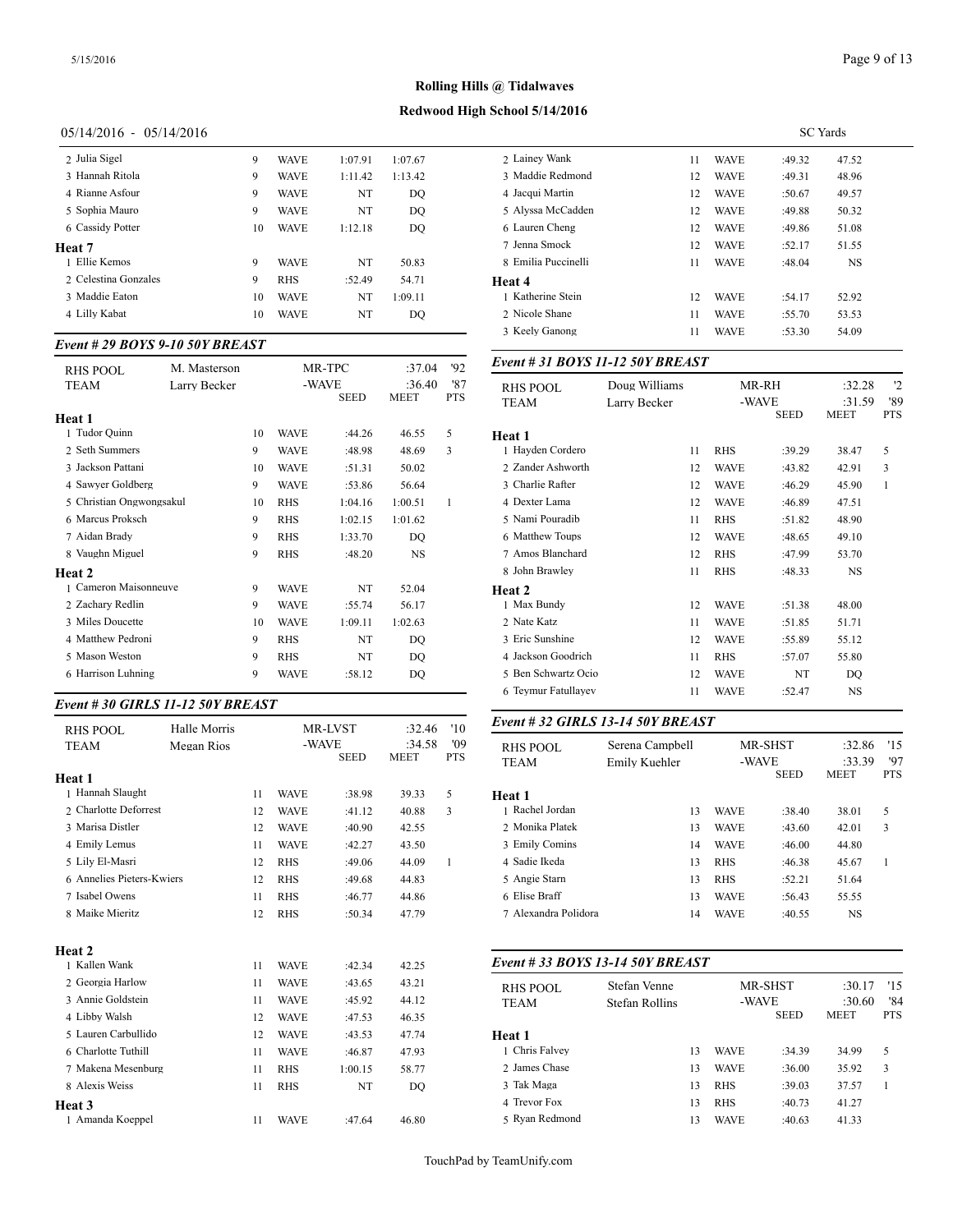# **Redwood High School 5/14/2016**

# 05/14/2016 - 05/14/2016

| 6 Lex Liang          | 13 | <b>WAVE</b> | :43.24 | 42.36 | 1 Malia       |
|----------------------|----|-------------|--------|-------|---------------|
| 7 Tibi Quinn         | 13 | <b>WAVE</b> | :44.46 | 43.39 | 2 Kate N      |
| 8 Brendan Grimshaw   | 13 | <b>RHS</b>  | :44.15 | 45.35 | 3 Zoe W       |
| Heat 2               |    |             |        |       |               |
| 1 Owen Ross          | 14 | <b>WAVE</b> | :46.20 | 45.93 |               |
| 2 Bennett Somerville | 13 | <b>WAVE</b> | :50.97 | 52.81 | $Event#$ .    |
| 3 Noah Friedman      | 14 | <b>WAVE</b> | :51.98 | NS    | <b>RHS PC</b> |

#### *Event # 34 GIRLS 15-18 50Y BREAST*

| RHS POOL<br><b>TEAM</b> | L. Mitchell<br>Emily Kuehler |    | -WAVE       | MR-MW<br><b>SEED</b> | :33.15<br>:34.00<br><b>MEET</b> | '87<br>'98<br><b>PTS</b> | <b>Heat 1</b><br>1 Peyton Egide<br>2 Ben Mueller |
|-------------------------|------------------------------|----|-------------|----------------------|---------------------------------|--------------------------|--------------------------------------------------|
| Heat 1                  |                              |    |             |                      |                                 |                          | 3 Nolan Deforrest                                |
| 1 Kate Masterson        |                              | 15 | WAVE        | :37.53               | 37.42                           | 5                        | 4 Kylan Kime                                     |
| 2 Molly Grimshaw        |                              | 15 | <b>RHS</b>  | NT                   | 38.70                           | 3                        | 5 Julian Roth                                    |
| 3 Emma Cantor           |                              | 18 | <b>RHS</b>  | :41.09               | 39.82                           | 1                        | 6 Fabian Gonzalez                                |
| 4 Courtney Morris       |                              | 17 | <b>WAVE</b> | :39.79               | 39.88                           |                          | 7 Rhett Krawitt                                  |
| 5 Tess O'Brien          |                              | 17 | <b>RHS</b>  | NT                   | 40.62                           |                          | 8 Ty Meyer                                       |
| 6 Kellie Lawler         |                              | 16 | <b>WAVE</b> | :39.73               | 41.47                           |                          | Heat 2                                           |
| 7 Megan Bosley          |                              | 15 | <b>WAVE</b> | :41.12               | 41.95                           |                          | 1 Alex Kemos                                     |
| Heat 2                  |                              |    |             |                      |                                 |                          | 2 Henry Kelly                                    |
| 1 Jordan Overmyer       |                              | 16 | WAVE        | NT                   | NS                              |                          | 3 Rodrigue Maiso                                 |
| 2 Kate Garrison         |                              | 17 | <b>WAVE</b> | NT                   | <b>NS</b>                       |                          | 4 Benjamin Breine                                |
| 3 Jocelyn Overmyer      |                              | 16 | WAVE        | NT                   | NS                              |                          |                                                  |
|                         |                              |    |             |                      |                                 |                          |                                                  |

#### *Event # 35 BOYS 15-18 50Y BREAST*

| <b>RHS POOL</b><br>TEAM | R. Flaherty<br>Doug Woodring | -WAVE       | MR-ORCA     | :29.53<br>:29.53 | '81<br>'84 | <b>TEAM</b>       |
|-------------------------|------------------------------|-------------|-------------|------------------|------------|-------------------|
|                         |                              |             | <b>SEED</b> | <b>MEET</b>      | <b>PTS</b> | Heat 1            |
| Heat 1                  |                              |             |             |                  |            | 1 Kate Deforrest  |
| 1 Sawyer Ikeda          | 17                           | <b>RHS</b>  | NT          | 29.93            | 5          | 2 Amelia Hughes   |
| 2. Jonathan Chase       | 17                           | <b>WAVE</b> | :37.92      | 36.12            | 3          | 3 Liliana Pedroni |
| 3 Poh Maga              | 17                           | <b>RHS</b>  | :37.45      | 36.13            |            | 4 Addie Winship   |
| 4 Ben Simon             | 15                           | <b>RHS</b>  | NT          | DO               |            | 5 Sara Jordan     |
| 5 Connell Phillipps     | 15                           | <b>WAVE</b> | NT          | NS               |            | 6 Eliza Lepyansky |
|                         |                              |             |             |                  |            | __ _ _ _ _ _      |

#### *Event # 36 GIRLS 8&UN 25Y FLY*

| <b>RHS POOL</b><br><b>TEAM</b> | Tavlor Hadfield<br><b>Emily Trautner</b> |             | <b>MR-WAVE</b><br>-WAVE<br><b>SEED</b> | :16.48<br>:15.96<br><b>MEET</b> | '97<br>'98<br><b>PTS</b> | Heat 2<br>1 Julia Owens<br>2 Emma Slaught |
|--------------------------------|------------------------------------------|-------------|----------------------------------------|---------------------------------|--------------------------|-------------------------------------------|
| Heat 1                         |                                          |             |                                        |                                 |                          | 3 Clara Guffey                            |
| 1 Savannah Reynolds            | 8                                        | <b>RHS</b>  | :23.80                                 | 22.15                           | 5                        | 4 Bella Wagner                            |
| 2 Reese Cordero                | 7                                        | <b>RHS</b>  | :27.72                                 | 24.14                           | 3                        | 5 Callie Horn                             |
| 3 Emma Sloan                   | 6                                        | <b>RHS</b>  | :25.94                                 | 24.71                           |                          |                                           |
| 4 Giselle Orson                | 8                                        | <b>WAVE</b> | : 23.17                                | 25.08                           | $\mathbf{1}$             | Event # 39 BOY                            |
| 5 Hazel Guffey                 | $\overline{7}$                           | <b>WAVE</b> | :28.32                                 | 27.09                           |                          | <b>RHS POOL</b>                           |
| 6 Olivia Santiago-Hall         | 8                                        | <b>WAVE</b> | :28.24                                 | 30.29                           |                          | <b>TEAM</b>                               |
| 7 Maddy Wagner                 | 7                                        | <b>WAVE</b> | :28.14                                 | 30.34                           |                          |                                           |
| 8 Sammy Low                    | 8                                        | <b>RHS</b>  | :33.67                                 | NS                              |                          | Heat 1                                    |
| Heat 2                         |                                          |             |                                        |                                 |                          | 1 Colby Binder                            |
| 1 Ava Pellumbi                 | 7                                        | <b>WAVE</b> | :32.23                                 | 33.74                           |                          | 2 Dylan Larroque                          |
| 2 Evelyn Harper                | 8                                        | <b>WAVE</b> | :31.96                                 | 33.83                           |                          | 3 Rodrigo Diaz                            |
| 3 Annalise Horn                | 7                                        | <b>WAVE</b> | :39.92                                 | 35.99                           |                          |                                           |
| 4 Delaney Jackson              | 7                                        | <b>WAVE</b> | :43.67                                 | 46.26                           |                          |                                           |
| 5 Lane Miguel                  | 5                                        | <b>RHS</b>  | :53.01                                 | <b>NS</b>                       |                          | Event #40 GIRI                            |
| 6 Adriana Silva                | 8                                        | <b>WAVE</b> | :42.29                                 | NS                              |                          | RHS POOL                                  |
| Heat 3                         |                                          |             |                                        |                                 |                          | <b>TEAM</b>                               |

|                 |   |             | <b>SC</b> Yards |
|-----------------|---|-------------|-----------------|
| 1 Malia Slaught |   | <b>WAVE</b> | NT<br>30.39     |
| 2 Kate Morgan   | 8 | <b>WAVE</b> | NT<br>32.62     |
| 3 Zoe Wells     | 8 | <b>WAVE</b> | NT<br>40.41     |

#### *Event # 37 BOYS 8&UN 25Y FLY*

| <b>RHS POOL</b><br>TEAM | A. Dutton<br>D. McSweenev |        | MR-SHST<br>-WAVE | <b>SEED</b> | :15.98<br>:16.62<br><b>MEET</b> | 96<br>'89<br><b>PTS</b> |
|-------------------------|---------------------------|--------|------------------|-------------|---------------------------------|-------------------------|
| Heat 1                  |                           |        |                  |             |                                 |                         |
| 1 Peyton Egide          |                           | 7      | <b>RHS</b>       | :27.27      | 24.32                           | 5                       |
| 2 Ben Mueller           |                           | 8      | WAVE             | :23.43      | 26.11                           | 3                       |
| 3 Nolan Deforrest       |                           | 8      | <b>WAVE</b>      | :25.27      | 26.71                           | 1                       |
| 4 Kylan Kime            |                           | $\tau$ | <b>WAVE</b>      | :31.21      | 30.97                           |                         |
| 5 Julian Roth           |                           | $\tau$ | <b>WAVE</b>      | NT          | 31.80                           |                         |
| 6 Fabian Gonzalez       |                           | 7      | <b>RHS</b>       | :35.36      | 32.53                           |                         |
| 7 Rhett Krawitt         |                           | 8      | <b>WAVE</b>      | :46.18      | 38.28                           |                         |
| 8 Ty Meyer              |                           | 8      | <b>RHS</b>       | :32.11      | <b>NS</b>                       |                         |
| <b>Heat 2</b>           |                           |        |                  |             |                                 |                         |
| 1 Alex Kemos            |                           | 8      | <b>WAVE</b>      | NT          | 35.65                           |                         |
| 2 Henry Kelly           |                           | 8      | <b>WAVE</b>      | NT          | 36.32                           |                         |
| 3 Rodrigue Maisonneuve  |                           | $\tau$ | <b>WAVE</b>      | NT          | 49.55                           |                         |
| 4 Benjamin Breiner      |                           | 7      | <b>WAVE</b>      | NT          | NS                              |                         |
|                         |                           |        |                  |             |                                 |                         |

# *Event # 38 GIRLS 9-10 50Y FLY*

| <b>RHS POOL</b><br><b>TEAM</b> | <b>Reese Burns</b><br>Rachel Levine        |    | MR-SVSS<br>-WAVE<br><b>SEED</b> |                       | :29.80<br>:31.27<br><b>MEET</b> | '13<br>'98<br><b>PTS</b> |
|--------------------------------|--------------------------------------------|----|---------------------------------|-----------------------|---------------------------------|--------------------------|
| Heat 1                         |                                            |    |                                 |                       |                                 |                          |
| 1 Kate Deforrest               |                                            | 10 | <b>WAVE</b>                     | :36.68                | 36.47                           | 5                        |
| 2 Amelia Hughes                |                                            | 10 | <b>RHS</b>                      | :44.18                | 43.47                           |                          |
| 3 Liliana Pedroni              |                                            | 10 | <b>RHS</b>                      | :41.81                | 43.88                           |                          |
| 4 Addie Winship                |                                            | 10 | <b>WAVE</b>                     | :42.15                | 44.00                           |                          |
| 5 Sara Jordan                  |                                            | 9  | <b>WAVE</b>                     | :40.55                | 44.65                           |                          |
| 6 Eliza Lepyansky              |                                            | 10 | <b>WAVE</b>                     | :41.51                | 47.01                           |                          |
| 7 Kelsang Haroldsen            |                                            | 9  | <b>RHS</b>                      | :58.60                | 54.37                           |                          |
| 8 Scarlett Ikeda               |                                            | 9  | <b>RHS</b>                      | 1:04.55               | 1:02.34                         |                          |
| Heat 2                         |                                            |    |                                 |                       |                                 |                          |
| 1 Julia Owens                  |                                            | 9  | <b>RHS</b>                      | NT                    | 41.84                           | 3                        |
| 2 Emma Slaught                 |                                            | 9  | <b>WAVE</b>                     | :44.89                | 42.03                           | $\mathbf{1}$             |
| 3 Clara Guffey                 |                                            | 9  | <b>WAVE</b>                     | :43.61                | 44.91                           |                          |
| 4 Bella Wagner                 |                                            | 9  | <b>WAVE</b>                     | :57.21                | 53.01                           |                          |
| 5 Callie Horn                  |                                            | 9  | <b>WAVE</b>                     | :53.23                | 55.15                           |                          |
| Event # 39 BOYS 9-10 50Y FLY   |                                            |    |                                 |                       |                                 |                          |
| <b>RHS POOL</b><br><b>TEAM</b> | Dashiell Rothberg<br><b>Stefan Rollins</b> |    | -WAVE                           | MR-RRC<br><b>SEED</b> | :31.38<br>:32.58<br>MEET        | 97<br>'80<br><b>PTS</b>  |
| Heat 1                         |                                            |    |                                 |                       |                                 |                          |
| 1 Colby Binder                 |                                            | 9  | <b>WAVE</b>                     | :48.75                | 46.40                           | 5                        |
| 2 Dylan Larroque               |                                            | 9  | <b>RHS</b>                      | 1:04.05               | $_{\rm NS}$                     |                          |
| 3 Rodrigo Diaz                 |                                            | 9  | <b>WAVE</b>                     | :44.45                | $_{\rm NS}$                     |                          |
| Event #40 GIRLS 11-12 50Y FLY  |                                            |    |                                 |                       |                                 |                          |
| <b>RHS POOL</b>                | Kacev Baetz                                |    |                                 | MR-SVSS               | :28.05                          | '13                      |
| <b>TEAM</b>                    | <b>Emily Trautner</b>                      |    | -WAVE                           | <b>SEED</b>           | :28.29<br><b>MEET</b>           | '02<br><b>PTS</b>        |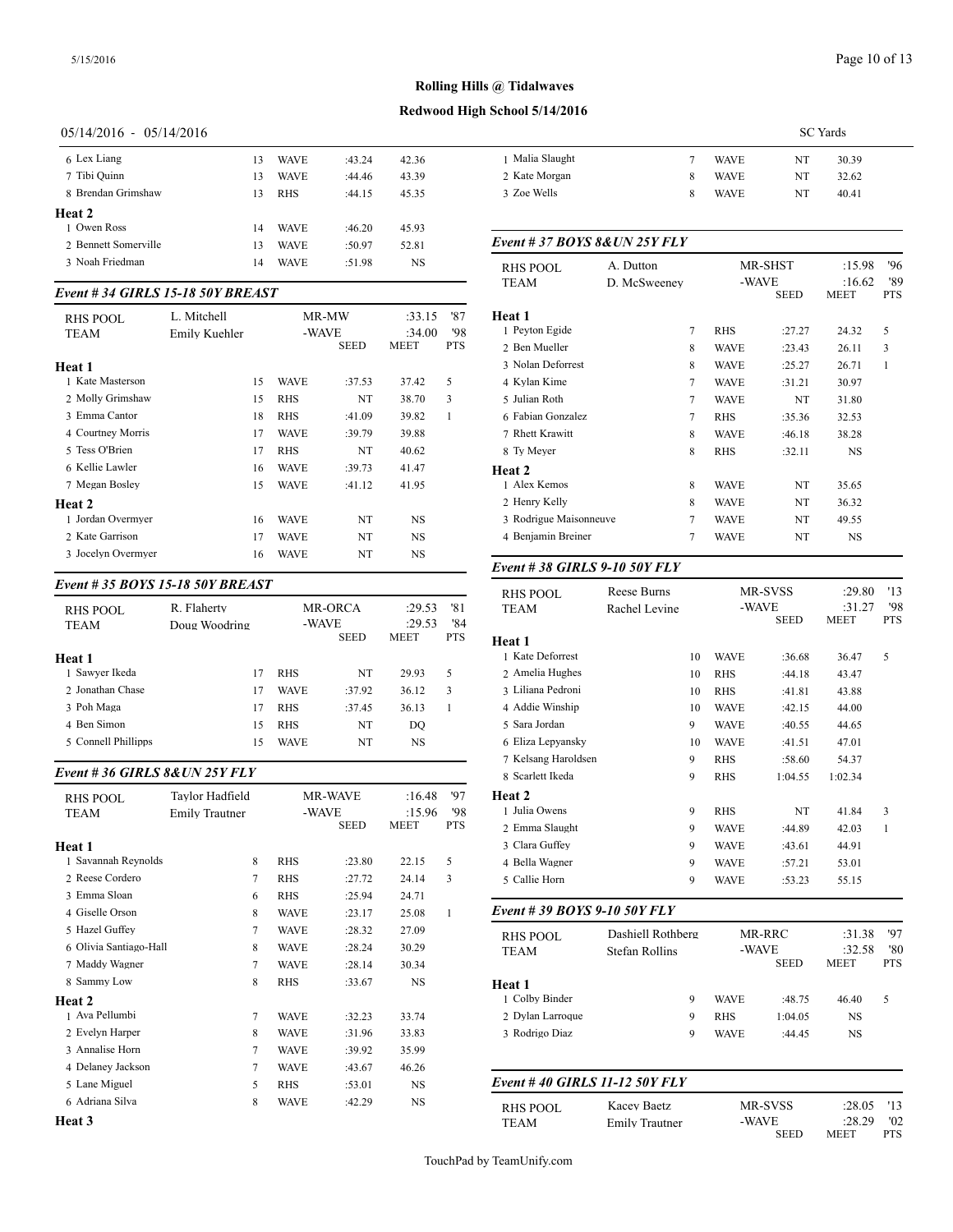# **Redwood High School 5/14/2016**

# 05/14/2016 - 05/14/2016

#### *Event # 40 GIRLS 11-12 50Y FLY*

| Kacev Baetz<br><b>RHS POOL</b> |                       | MR-SVSS |             |                      | '13<br>:28.05         |                   | Event #44 GIRI          |  |
|--------------------------------|-----------------------|---------|-------------|----------------------|-----------------------|-------------------|-------------------------|--|
| <b>TEAM</b>                    | <b>Emily Trautner</b> |         |             | -WAVE<br><b>SEED</b> | :28.29<br><b>MEET</b> | '02<br><b>PTS</b> | RHS POOL<br><b>TEAM</b> |  |
| Heat 1                         |                       |         |             |                      |                       |                   |                         |  |
| 1 Maeve O'Brien                |                       | 11      | <b>RHS</b>  | NT                   | 32.46                 | 5                 | Heat 1                  |  |
| 2 Ruby Wolfers                 |                       | 12      | <b>WAVE</b> | :36.89               | 35.79                 | 3                 | 1 Kate Masterson        |  |
| 3 Lulu Sunshine                |                       | 12      | <b>WAVE</b> | :36.64               | 37.03                 | 1                 | 2 Rebecca Oblites       |  |
| 4 Kallen Wank                  |                       | 11      | <b>WAVE</b> | :38.99               | 37.79                 |                   | 3 Tess O'Brien          |  |
| 5 Helena Janku                 |                       | 12      | <b>WAVE</b> | :37.65               | 38.13                 |                   | 4 Kaitlyn Yang          |  |
| 6 Livi Letts                   |                       | 12      | <b>WAVE</b> | :39.05               | 39.12                 |                   | 5 Olivia Carpenter      |  |
| 7 Annelies Pieters-Kwiers      |                       | 12      | <b>RHS</b>  | :37.47               | 39.33                 |                   | 6 Jocelyn Overmy        |  |
| 8 Stella Hawthorne             |                       | 12      | <b>WAVE</b> | :38.12               | 41.03                 |                   | Heat 2                  |  |

#### *Event # 41 BOYS 11-12 50Y FLY*

| RHS POOL<br><b>TEAM</b>     | Ethan Lewczyk<br>Griffin Burke |             | MR-SVSS<br>-WAVE |                       | '13<br>:27.42<br>'10 | 3 Natalia Lazor    |  |
|-----------------------------|--------------------------------|-------------|------------------|-----------------------|----------------------|--------------------|--|
|                             |                                |             | <b>SEED</b>      | :29.18<br><b>MEET</b> | <b>PTS</b>           | Event #45 BOY      |  |
| Heat 1                      |                                |             |                  |                       |                      | RHS POOL           |  |
| 1 Luc Larroque              | 12                             | <b>RHS</b>  | :32.46           | 32.12                 | 5                    | <b>TEAM</b>        |  |
| 2 Caleb Luis                | 12                             | <b>RHS</b>  | :32.29           | 32.43                 | 3                    |                    |  |
| 3 Zachary Matsumoto         | 11                             | <b>RHS</b>  | :39.05           | 36.55                 |                      | Heat 1             |  |
| 4 Amos Blanchard            | 12                             | <b>RHS</b>  | :35.54           | 36.94                 |                      | 1 Pevton Oga       |  |
| 5 Zander Ashworth           | 12                             | <b>WAVE</b> | :41.33           | 38.56                 | 1                    | 2 Poh Maga         |  |
| 6 Carson Wilkinson          | 11                             | <b>WAVE</b> | NT               | DQ                    |                      | 3 Skyler Cox       |  |
| 7 Teymur Fatullayev         | 11                             | <b>WAVE</b> | :42.61           | NS                    |                      | 4 Jonathan Chase   |  |
| Will Shehan<br>$\mathbf{R}$ | 11                             | <b>WAVE</b> | :37.31           | NS                    |                      | 5 Connell Phillipp |  |
|                             |                                |             |                  |                       |                      |                    |  |

# *Event # 42 GIRLS 13-14 50Y FLY*

| RHS POOL<br><b>TEAM</b> | Aislinn Dresel<br>Sammy McDonough | -WAVE       | <b>MR-LVST</b><br><b>SEED</b> | :27.92<br>:28.15<br>MEET | '9<br>'10<br><b>PTS</b> | RHS POOL<br><b>TEAM</b> |
|-------------------------|-----------------------------------|-------------|-------------------------------|--------------------------|-------------------------|-------------------------|
| Heat 1                  |                                   |             |                               |                          |                         | Heat 1                  |
| 1 Maya McAuley          | 13                                | <b>RHS</b>  | :32.32                        | 31.19                    | 5                       | 1 Keira Squires         |
| 2 Caitlin Kawamura      | 13                                | WAVE        | :31.91                        | 33.24                    | 3                       | 2 Maggie Walsh          |
| 3 Alicia Helmer         | 13                                | <b>WAVE</b> | :35.16                        | 33.66                    | 1                       | 3 Gabriella Grow        |
| 4 Miya Schilz           | 14                                | WAVE        | :33.54                        | 34.93                    |                         | 4 Sofia Wesley          |
| 5 Anna Lozano           | 13                                | <b>RHS</b>  | :40.71                        | 40.17                    |                         | 5 Reese Cordero         |
| Heat 2                  |                                   |             |                               |                          |                         |                         |
| 1 Ellery Stocker        | 14                                | <b>WAVE</b> | :37.72                        | 34.17                    |                         | Event #47 $BOY$         |
| 2. Brooke Cordero       | 13                                | <b>RHS</b>  | :34.08                        | 34.64                    |                         | RHS POOL                |
| 3 Rachel Jordan         | 13                                | <b>WAVE</b> | :35.68                        | 35.06                    |                         | <b>TEAM</b>             |
| 4 Sadie Ikeda           | 13                                | <b>RHS</b>  | :38.39                        | 36.95                    |                         |                         |
| 5 Amy Jordan            | 13                                | WAVE        | NT                            | 41.14                    |                         | Heat 1                  |

# *Event # 43 BOYS 13-14 50Y FLY*

|                                |                               |                                 |             |        |                                                             |   | 2 ROSSUIL L'OUIGUN |  |
|--------------------------------|-------------------------------|---------------------------------|-------------|--------|-------------------------------------------------------------|---|--------------------|--|
| <b>RHS POOL</b><br><b>TEAM</b> | Havdn Fischer<br>Jake Schmitt | MR-SVSS<br>-WAVE<br><b>SEED</b> |             |        | '14<br>:25.39<br>'01<br>:25.71<br><b>MEET</b><br><b>PTS</b> |   | 3 Nolan Deforrest  |  |
| Heat 1                         |                               |                                 |             |        |                                                             |   | Event #48 GIRI     |  |
| 1 Vladimir Priahin             |                               | 13                              | <b>WAVE</b> | :29.65 | 29.44                                                       | 5 | RHS POOL           |  |
| 2 Andrey Priahin               |                               | 13                              | <b>WAVE</b> | :31.12 | 31.42                                                       | 3 | <b>TEAM</b>        |  |
| 3 Tak Maga                     |                               | 13                              | <b>RHS</b>  | :33.35 | 32.15                                                       |   |                    |  |
| 4 Nicholas Johnson             |                               | 14                              | <b>WAVE</b> | :33.58 | 33.77                                                       |   | Heat 1             |  |
| 5 Trevor Fox                   |                               | 13                              | <b>RHS</b>  | :41.35 | 38.80                                                       |   | 1 Kate Deforrest   |  |
| 6 Tibi Quinn                   |                               | 13                              | <b>WAVE</b> | :42.12 | 43.83                                                       |   | 2 Maddie Jarocki   |  |
|                                |                               |                                 |             |        |                                                             |   |                    |  |

SC Yards

| <b>RHS POOL</b>                 | Allie Level           |             | MR-NR         | :28.09          | '14          |
|---------------------------------|-----------------------|-------------|---------------|-----------------|--------------|
| <b>TEAM</b>                     | Sammy McDonough       |             | -WAVE         | :27.84          | '12          |
|                                 |                       |             | <b>SEED</b>   | MEET            | <b>PTS</b>   |
| Heat 1                          |                       |             |               |                 |              |
| 1 Kate Masterson                | 15                    | <b>WAVE</b> | :30.46        | 30.68           | 5            |
| 2 Rebecca Oblites               | 15                    | RHS         | :31.37        | 30.76           | 3            |
| 3 Tess O'Brien                  | 17                    | RHS         | NT            | 34.05           | 1            |
| 4 Kaitlyn Yang                  | 15                    | <b>WAVE</b> | :34.28        | 35.24           |              |
| 5 Olivia Carpenter              | 16                    | <b>WAVE</b> | :35.68        | 37.70           |              |
| 6 Jocelyn Overmyer              | 16                    | WAVE        | NT            | NS              |              |
| Heat 2                          |                       |             |               |                 |              |
| 1 Christina Meylan              | 17                    | <b>WAVE</b> | NT            | 38.55           |              |
| 2 Katherine Theriault           | 15                    | <b>WAVE</b> | NT            | NS              |              |
| 3 Natalia Lazor                 | 15                    | <b>WAVE</b> | NT            | NS              |              |
| Event # 45 BOYS 15-18 50Y FLY   |                       |             |               |                 |              |
| <b>RHS POOL</b>                 | D. Ricci              |             | MR-RRC        | :24.80          | '88          |
| TEAM                            | Phil Aldax            |             | -WAVE         | :24.73          | '94          |
|                                 |                       |             | <b>SEED</b>   | <b>MEET</b>     | <b>PTS</b>   |
| Heat 1                          |                       |             |               |                 |              |
| 1 Peyton Oga                    | 15                    | RHS         | NT            | 26.92           | 5            |
| 2 Poh Maga                      | 17                    | RHS         | :31.20        | 29.73           | 3            |
| 3 Skyler Cox                    | 17                    | <b>WAVE</b> | NT            | NS              |              |
| 4 Jonathan Chase                | 17                    | <b>WAVE</b> | :30.07        | NS              |              |
| 5 Connell Phillipps             | 15                    | WAVE        | :29.49        | NS              |              |
| Event #46 GIRLS 8& UN 100Y I.M. |                       |             |               |                 |              |
| RHS POOL                        | Alyssa Lo             |             | MR-SHST       | 1:27.28         | '99          |
| <b>TEAM</b>                     | <b>Emily Trautner</b> |             | -WAVE         | 1:23.45         | '99          |
|                                 |                       |             | SEED          | MEET            | <b>PTS</b>   |
| Heat 1                          |                       |             |               |                 |              |
| 1 Keira Squires                 | 8                     | RHS         | 1:49.78       | 1:42.16         | 5            |
| 2 Maggie Walsh                  | 8                     | <b>WAVE</b> | 1:54.09       | 1:47.71         | 3            |
| 3 Gabriella Grow                | 8                     | <b>WAVE</b> | 1:57.80       | 1:53.11         | 1            |
| 4 Sofia Wesley                  | 8                     | WAVE        | NT            | 2:05.70         |              |
| 5 Reese Cordero                 | 7                     | RHS         | 2:16.09       | 2:22.35         |              |
| Event #47 BOYS 8&UN 100Y I.M.   |                       |             |               |                 |              |
|                                 | Zachary McIntyre      |             | MR-NR         | 1:24.06 '11     |              |
| RHS POOL                        | Larry Becker          |             | -WAVE         | 1:24.81         | '85          |
| TEAM                            |                       |             | SEED          | MEET            | PTS          |
| Heat 1                          |                       |             |               |                 |              |
| 1 Ben Mueller                   | 8                     | <b>WAVE</b> | NT            | 2:01.33         | 5            |
| 2 Rosstin Pouradib              | 7                     | <b>RHS</b>  | 2:10.98       | 2:07.24         | 3            |
| 3 Nolan Deforrest               | 8                     | <b>WAVE</b> | NT            | 2:09.57         | $\mathbf{1}$ |
| Event #48 GIRLS 9-10 100Y I.M.  |                       |             |               |                 |              |
|                                 | Reese Burns           |             |               | 1:09.67         | '13          |
| <b>RHS POOL</b>                 |                       |             | MR-SVSS       |                 |              |
|                                 |                       |             |               |                 |              |
| <b>TEAM</b>                     | <b>Emily Trautner</b> |             | -WAVE<br>SEED | 1:13.78<br>MEET | '00<br>PTS   |

1 Kate Deforrest 10 WAVE 1:24.81 1:26.56 5 2 Maddie Jarocki 10 WAVE 1:31.10 1:29.08 3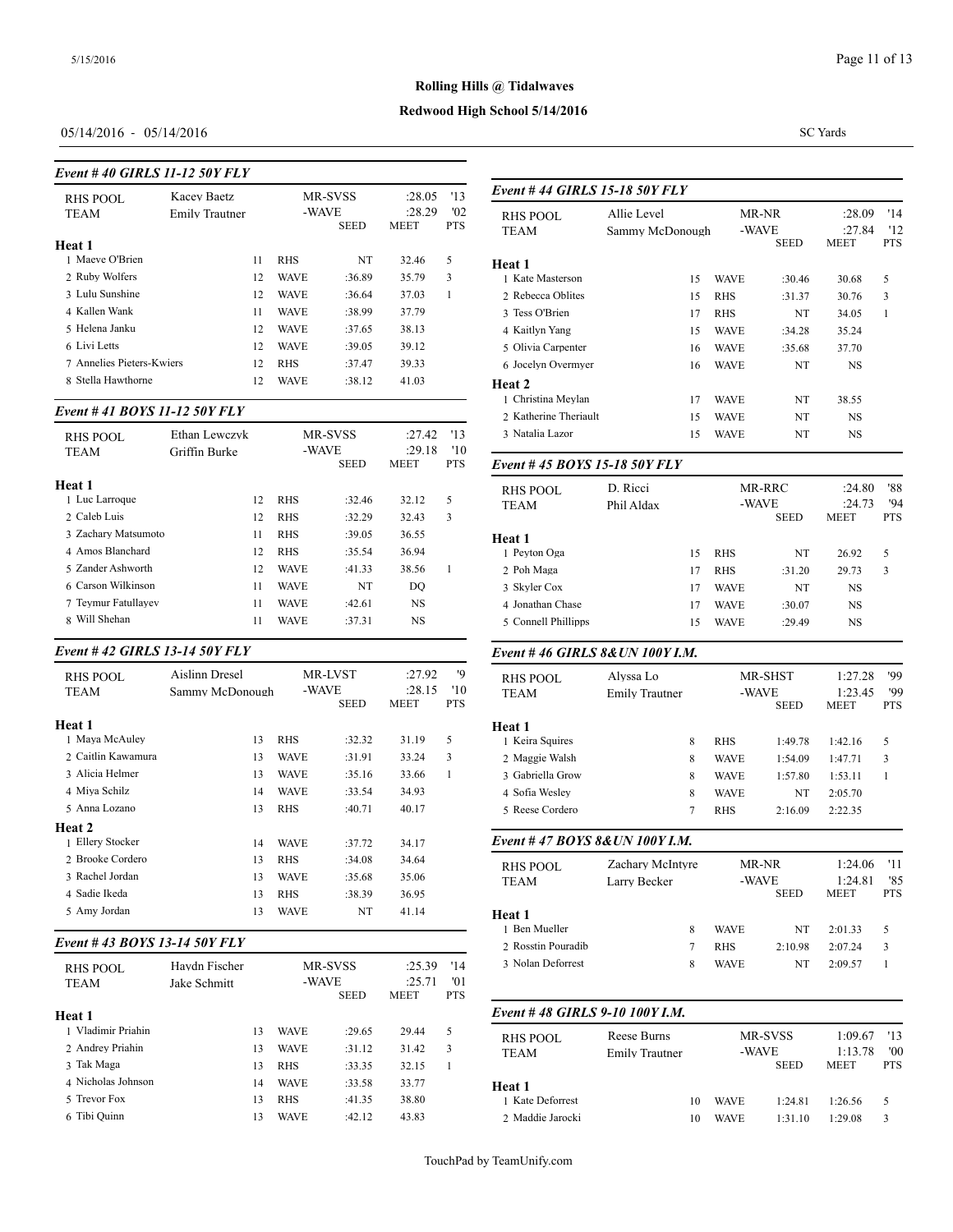# **Redwood High School 5/14/2016**

# 05/14/2016 - 05/14/2016

| 3 Addie Winship    | 10 | <b>WAVE</b> | 1:30.55 | 1:30.44   |   |                |
|--------------------|----|-------------|---------|-----------|---|----------------|
| 4 Leah Murphy      | 9  | <b>RHS</b>  | 1:32.52 | 1:31.02   | 1 |                |
| 5 Alivia Etcheber  | 10 | <b>RHS</b>  | 1:32.55 | 1:33.20   |   | Event $# 51$   |
| 6 Amelia Hughes    | 10 | <b>RHS</b>  | 1:34.93 | 1:33.63   |   | <b>RHS POO</b> |
| 7 Vivian Pack      | 10 | <b>RHS</b>  | 1:38.94 | 1:37.30   |   | <b>TEAM</b>    |
| 8 Annesley Krawitt | 10 | <b>WAVE</b> | 1:33.20 | 1:39.16   |   |                |
| <b>Heat 2</b>      |    |             |         |           |   | Heat 1         |
| 1 Clara Guffey     | 9  | <b>WAVE</b> | 1:35.53 | 1:34.98   |   | 1 Caleb Lui    |
| 2 Sarani Puri      | 10 | <b>WAVE</b> | 1:34.63 | 1:35.08   |   | 2 Hayden C     |
| 3 Olivia Koeppel   | 9  | <b>WAVE</b> | 1:39.36 | 1:40.96   |   | 3 Zander As    |
| 4 Sophie Letts     | 10 | <b>WAVE</b> | 1:41.41 | 1:42.97   |   | 4 Tor Aune     |
| 5 Allie Milani     | 9  | <b>RHS</b>  | 2:02.99 | 1:53.62   |   |                |
| 6 Lindsey Ross     | 10 | <b>RHS</b>  | 1:49.40 | 1:57.00   |   | Event $#52$    |
| 7 Lexie Fox        | 10 | <b>RHS</b>  | 1:41.37 | <b>NS</b> |   | <b>RHS POO</b> |
| <b>Heat 3</b>      |    |             |         |           |   | <b>TEAM</b>    |
| 1 Julia St John    | 9  | <b>WAVE</b> | 1:47.86 | 1:47.87   |   |                |
| 2 Sammy Gardner    | 10 | <b>WAVE</b> | 1:51.85 | 1:51.28   |   | Heat 1         |
| 3 Bella Wagner     | 9  | <b>WAVE</b> | NT      | 1:51.52   |   | 1 Caitlin Ka   |
|                    |    |             |         |           |   | $2$ May $M_2$  |

# *Event # 49 BOYS 9-10 100Y I.M.*

| RHS POOL              | Zachary McIntyre |             | MR-NR       |             | '13        | 4 Emilia Oblites  |
|-----------------------|------------------|-------------|-------------|-------------|------------|-------------------|
| <b>TEAM</b>           | Finn Aune        |             | -WAVE       | 1:13.53     | '14        | 5 Devin Bosley    |
|                       |                  |             | <b>SEED</b> | <b>MEET</b> | <b>PTS</b> | 6 Brooke Cordero  |
| Heat 1                |                  |             |             |             |            | 7 Angie Starn     |
| 1 Jacob Shunk         | 10               | <b>WAVE</b> | 1:30.86     | 1:28.62     | 5          | 8 Alexandra Polid |
| 2 Colby Binder        | 9                | <b>WAVE</b> | 1:47.69     | 1:44.03     | 3          | Heat 2            |
| 3 Vinnie Etcheber     | 9                | <b>RHS</b>  | 1:45.76     | 1:49.66     |            | 1 Ellery Stocker  |
| 4 Zachary Redlin      | 9                | <b>WAVE</b> | 1:57.54     | 1:51.08     |            | 2 Indie Adamich   |
| 5 Sawyer Goldberg     | 9                | <b>WAVE</b> | 1:48.85     | 1:54.75     |            | 3 Monika Platek   |
| 6 Cameron Maisonneuve | 9                | <b>WAVE</b> | 1:53.19     | 1:58.07     |            |                   |
| 7 Marcus Proksch      | 9                | <b>RHS</b>  | 1:52.16     | 2:03.33     |            | Event # 53 $BOY$  |
|                       |                  |             |             |             |            |                   |

# *Event # 50 GIRLS 11-12 100Y I.M.*

|                           |                       |             |                      |                        |                   | TEANI                        |
|---------------------------|-----------------------|-------------|----------------------|------------------------|-------------------|------------------------------|
| <b>RHS POOL</b>           | <b>Reese Burns</b>    |             | MR-SVSS              | 1:06.60                | '14               |                              |
| <b>TEAM</b>               | <b>Emily Trautner</b> |             | -WAVE<br><b>SEED</b> | 1:06.02<br><b>MEET</b> | '02<br><b>PTS</b> | Heat 1<br>1 Vladimir Priahir |
| Heat 1                    |                       |             |                      |                        |                   | 2 Will Harding               |
| 1 Lulu Sunshine           | 12                    | <b>WAVE</b> | 1:20.49              | 1:19.53                | 5                 | 3 Andrey Priahin             |
| 2 Ruby Wolfers            | 12                    | <b>WAVE</b> | 1:20.01              | 1:19.87                | 3                 | 4 Tak Maga                   |
| 3 Charlotte Deforrest     | 12                    | <b>WAVE</b> | 1:22.45              | 1:21.58                |                   | 5 James Chase                |
| 4 Hannah Slaught          | 11                    | <b>WAVE</b> | 1:21.52              | 1:23.57                |                   | Heat 2                       |
| 5 Georgia Harlow          | 11                    | <b>WAVE</b> | 1:29.54              | 1:27.67                |                   | 1 Ryan Redmond               |
| 6 Annelies Pieters-Kwiers | 12                    | <b>RHS</b>  | 1:32.42              | 1:29.16                | 1                 | 2 Sean Middleton             |
| 7 Emily Lemus             | 11                    | <b>WAVE</b> | 1:28.07              | 1:32.17                |                   | 3 Cole Summers               |
| 8 Helena Janku            | 12                    | <b>WAVE</b> | 1:21.47              | DO                     |                   | 4 Owen Ross                  |
| Heat 2                    |                       |             |                      |                        |                   | 5 Daniel Tuhtan              |
| 1 Libby Walsh             | 12                    | <b>WAVE</b> | 1:31.95              | 1:28.82                |                   |                              |
| 2 Charlotte Estus         | 11                    | <b>WAVE</b> | 1:31.62              | 1:29.02                |                   | Event # 54 GIRI              |
| 3 Aliyah San Andres       | 11                    | <b>WAVE</b> | 1:35.36              | 1:29.50                |                   | <b>RHS POOL</b>              |
| 4 Kallen Wank             | 11                    | <b>WAVE</b> | 1:30.18              | 1:29.81                |                   | <b>TEAM</b>                  |
| 5 Stella Hawthorne        | 12                    | <b>WAVE</b> | 1:34.09              | 1:33.75                |                   |                              |
| 6 Jenna Smock             | 12                    | <b>WAVE</b> | 1:33.89              | 1:38.08                |                   | Heat 1                       |
| 7 Amanda Koeppel          | 11                    | <b>WAVE</b> | 1:37.59              | 1:42.42                |                   | 1 Carolyn Cheng              |
| Heat 3                    |                       |             |                      |                        |                   | 2 Rebecca Oblites            |
| 1 Lainey Wank             | 11                    | <b>WAVE</b> | 1:40.48              | 1:36.76                |                   | 3 Courtney Morris            |
| 2 Maddie Redmond          | 12                    | <b>WAVE</b> | 1:44.51              | 1:39.94                |                   | 4 Emily Johnson              |
| 3 Keely Ganong            | 11                    | <b>WAVE</b> | 1:52.71              | 1:55.07                |                   | 5 Kaitlyn Yang               |

SC Yards

| Event # 51 BOYS 11-12 100Y I.M.    |                                   |                           |                               |                            |                          |
|------------------------------------|-----------------------------------|---------------------------|-------------------------------|----------------------------|--------------------------|
| <b>RHS POOL</b><br>TEAM            | Zachary McIntyre<br>Griffin Burke |                           | MR-NR<br>-WAVE<br><b>SEED</b> | 1:04.89<br>1:04.44<br>MEET | '14<br>'10<br><b>PTS</b> |
| <b>Heat 1</b>                      |                                   |                           |                               |                            |                          |
| 1 Caleb Luis                       | 12                                | <b>RHS</b>                | 1:15.12                       | 1:16.58                    | 5                        |
| 2 Hayden Cordero                   | 11                                | <b>RHS</b>                | 1:24.60                       | 1:19.09                    | 3                        |
| 3 Zander Ashworth                  | 12                                | <b>WAVE</b>               | 1:30.55                       | 1:26.21                    | 1                        |
| 4 Tor Aune                         | 11                                | <b>WAVE</b>               | 1:26.48                       | 1:31.33                    |                          |
| Event # 52 GIRLS 13-14 100Y I.M.   |                                   |                           |                               |                            |                          |
| <b>RHS POOL</b>                    | Ouinn Galli                       |                           | MR-SHST                       | 1:05.34                    | '11                      |
| TEAM                               | Sammy McDonough                   |                           | -WAVE<br><b>SEED</b>          | 1:06.23<br><b>MEET</b>     | '10<br><b>PTS</b>        |
| <b>Heat 1</b>                      |                                   |                           |                               |                            |                          |
| 1 Caitlin Kawamura                 | 13                                | <b>WAVE</b>               | 1:13.95                       | 1:14.03                    | 5                        |
| 2 Maya McAuley                     | 13                                | <b>RHS</b>                | 1:13.40                       | 1:14.12                    | 3                        |
| 3 Alicia Helmer                    | 13                                | <b>WAVE</b>               | 1:16.56                       | 1:15.05                    | 1                        |
| 4 Emilia Oblites                   | 13                                | <b>RHS</b>                | 1:21.20                       | 1:15.45                    |                          |
| 5 Devin Bosley<br>6 Brooke Cordero | 13                                | <b>WAVE</b>               | 1:17.95                       | 1:16.39                    |                          |
| 7 Angie Starn                      | 13                                | <b>RHS</b>                | 1:19.76                       | 1:19.89                    |                          |
| 8 Alexandra Polidora               | 13<br>14                          | <b>RHS</b><br><b>WAVE</b> | 1:43.49<br>1:21.54            | 1:43.89<br>NS              |                          |
| Heat 2                             |                                   |                           |                               |                            |                          |
| 1 Ellery Stocker                   | 14                                | <b>WAVE</b>               | 1:22.67                       | 1:21.16                    |                          |
| 2 Indie Adamich                    | 14                                | <b>WAVE</b>               | 1:29.73                       | 1:26.05                    |                          |
| 3 Monika Platek                    | 13                                | <b>WAVE</b>               | 1:28.96                       | 1:30.18                    |                          |
| Event # 53 BOYS 13-14 100Y I.M.    |                                   |                           |                               |                            |                          |
| <b>RHS POOL</b>                    | T. Pierce                         |                           | MR-RH                         | 1:00.24                    | '89                      |
| TEAM                               | Stefan Rollins                    |                           | -WAVE                         | 1:01.12                    | '84                      |
|                                    |                                   |                           | SEED                          | MEET                       | <b>PTS</b>               |
| <b>Heat 1</b>                      |                                   |                           |                               |                            |                          |
| 1 Vladimir Priahin                 | 13                                | <b>WAVE</b>               | 1:08.78                       | 1:08.56                    | 5                        |
| 2 Will Harding                     | 14                                | <b>WAVE</b>               | 1:12.35                       | 1:09.06                    | 3                        |
| 3 Andrey Priahin                   | 13                                | <b>WAVE</b>               | 1:10.82                       | 1:11.23                    |                          |
| 4 Tak Maga                         | 13                                | <b>RHS</b>                | 1:13.66                       | 1:14.52                    | 1                        |
| 5 James Chase                      | 13                                | <b>WAVE</b>               | 1:17.91                       | 1:19.04                    |                          |
| Heat 2                             |                                   |                           |                               |                            |                          |
| 1 Ryan Redmond                     | 13                                | <b>WAVE</b>               | 1:24.84                       | 1:19.44                    |                          |
| 2 Sean Middleton                   | 13                                | <b>WAVE</b>               | 1:27.96                       | 1:25.22                    |                          |
| 3 Cole Summers<br>4 Owen Ross      | 13                                | WAVE                      | 1:25.98                       | 1:26.73                    |                          |
| 5 Daniel Tuhtan                    | 14<br>13                          | WAVE<br><b>WAVE</b>       | 1:30.09<br>1:34.76            | 1:28.52<br>NS              |                          |
|                                    |                                   |                           |                               |                            |                          |
| Event # 54 GIRLS 15-18 100Y I.M.   |                                   |                           |                               |                            |                          |
| <b>RHS POOL</b>                    | Miki Dahlke                       |                           | MR-SVSS                       | 1:04.39                    | '13                      |
|                                    | Sammy McDonough                   |                           | -WAVE<br>SEED                 | 1:05.68<br>MEET            | '12<br>PTS               |
| TEAM                               |                                   |                           |                               |                            |                          |
| Heat 1                             |                                   |                           |                               |                            |                          |
| 1 Carolyn Cheng                    | 15                                | <b>WAVE</b>               | 1:14.99                       | 1:13.22                    | 5                        |
| 2 Rebecca Oblites                  | 15                                | RHS                       | 1:15.14                       | 1:15.29                    | 3                        |
| 3 Courtney Morris                  | 17                                | <b>WAVE</b>               | 1:20.83                       | 1:19.48                    | $\mathbf{1}$             |
| 4 Emily Johnson                    | 16                                | WAVE                      | 1:20.77                       | 1:19.50                    |                          |